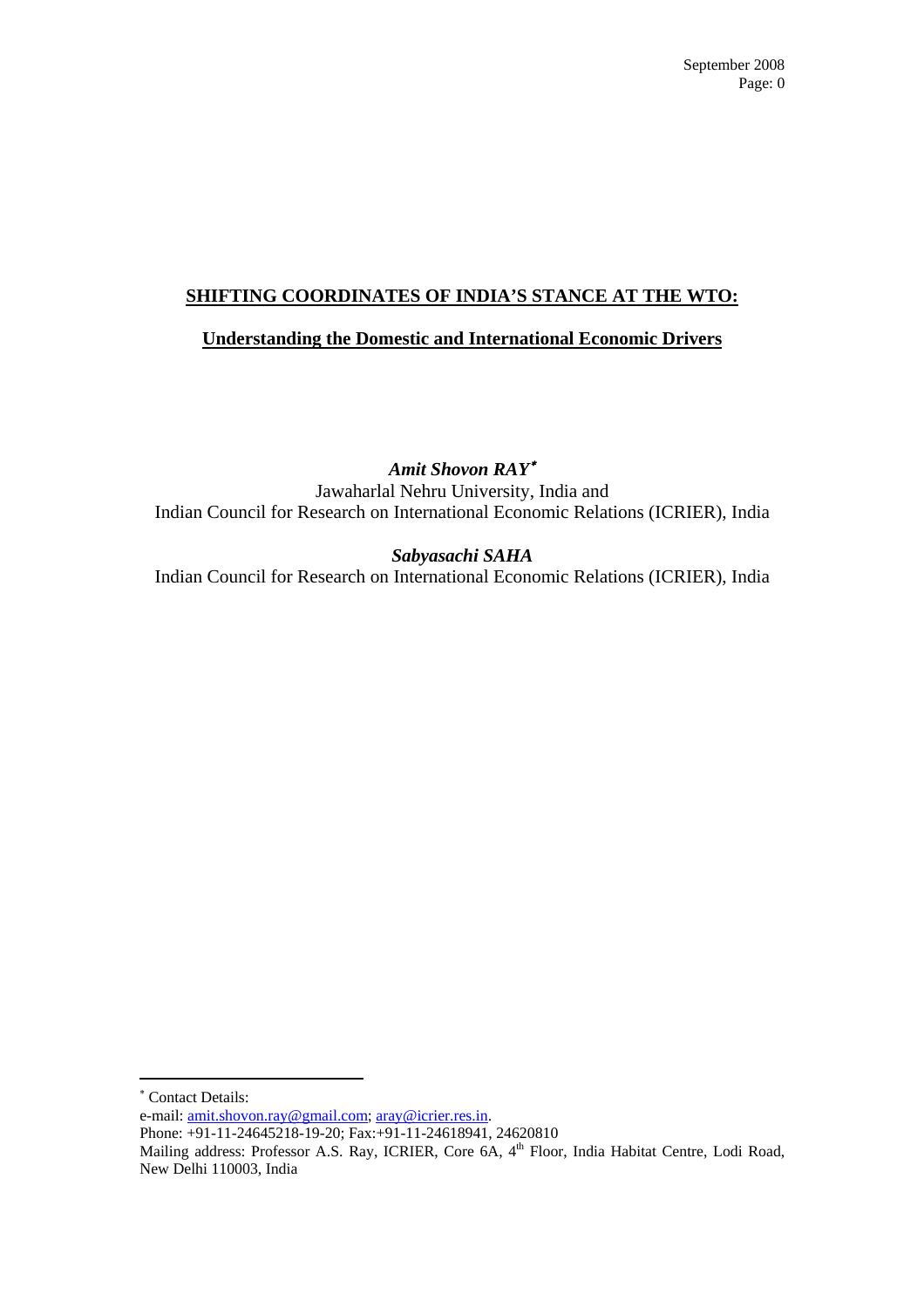## **SHIFTING COORDINATES OF INDIA'S STANCE AT THE WTO:**

### Understanding the Domestic and International Economic Drivers<sup>★</sup>

*Abstract: India's stance at the WTO has undergone a sea change since the beginning of the Uruguay Round of the multilateral trade negotiations. This paper attempts to trace the shifting coordinates of India's position at the WTO. By focussing on three specific areas of negotiations, namely agriculture, services and TRIPS, the paper presents a political economy analysis of how India's stance at the WTO has evolved over time and what have been the underlying key drivers, both domestic and international, responsible for this shifting position. We show that domestic drivers have played the critical role in shaping India's stance at the WTO, while the role of economic diplomacy cannot be ignored either. The paper concludes that India's heightened profile at the WTO at the present juncture, along with its economic success and material capability, presents an unprecedented opportunity to use the platform of WTO negotiations as a major foreign policy instrument to play a constructive leadership role.* 

#### **I. India at the WTO: A Brief Overview**

India remained a virtually closed economy for nearly four decades after its independence in 1947. Its inward-looking development strategy was significantly inspired by the Soviet model of development. Trade received very little attention in the foundation of India's post-colonial development strategy. The notion of *selfreliance* played a major role in defining the *norm* of development in India. The aspiration was perhaps to mimic the development trajectories of the 'advanced' west, although very much within the framework of import substitution and self-reliance. It was perhaps important to the Indian policy makers to signal to the rest of the world that India could do whatever the advanced nations can. Accordingly, a diversified industrial production base was meticulously planned out for India, ranging from simple consumer items to sophisticated capital goods and heavy machinery. This drive towards self reliance also prompted India to engage in highly complex and resource intensive activities like space research or nuclear technology. The notion of natural comparative advantage took a back seat in this planning process.<sup>1</sup>

Notwithstanding India's closed economy policy stance, India has been one of the initial signatories to the GATT 1947, which was formed post World War II. GATT was as an effort on the part of the developed world faced with mixed fortunes at the end of the war, to discipline themselves in trade in goods and to limit the spread of proactive protectionist policies by individual national governments. India in-principle

<sup>♣</sup> We are grateful for comments received from Saradindu Bhaduri and Siddharth Mallavarapu, as well as participants at the International Conference on *Developing Countries and the Future of the WTO* held in Pretoria, South Africa on 4-5 August 2008.

 $^{1}$  Ray (2006)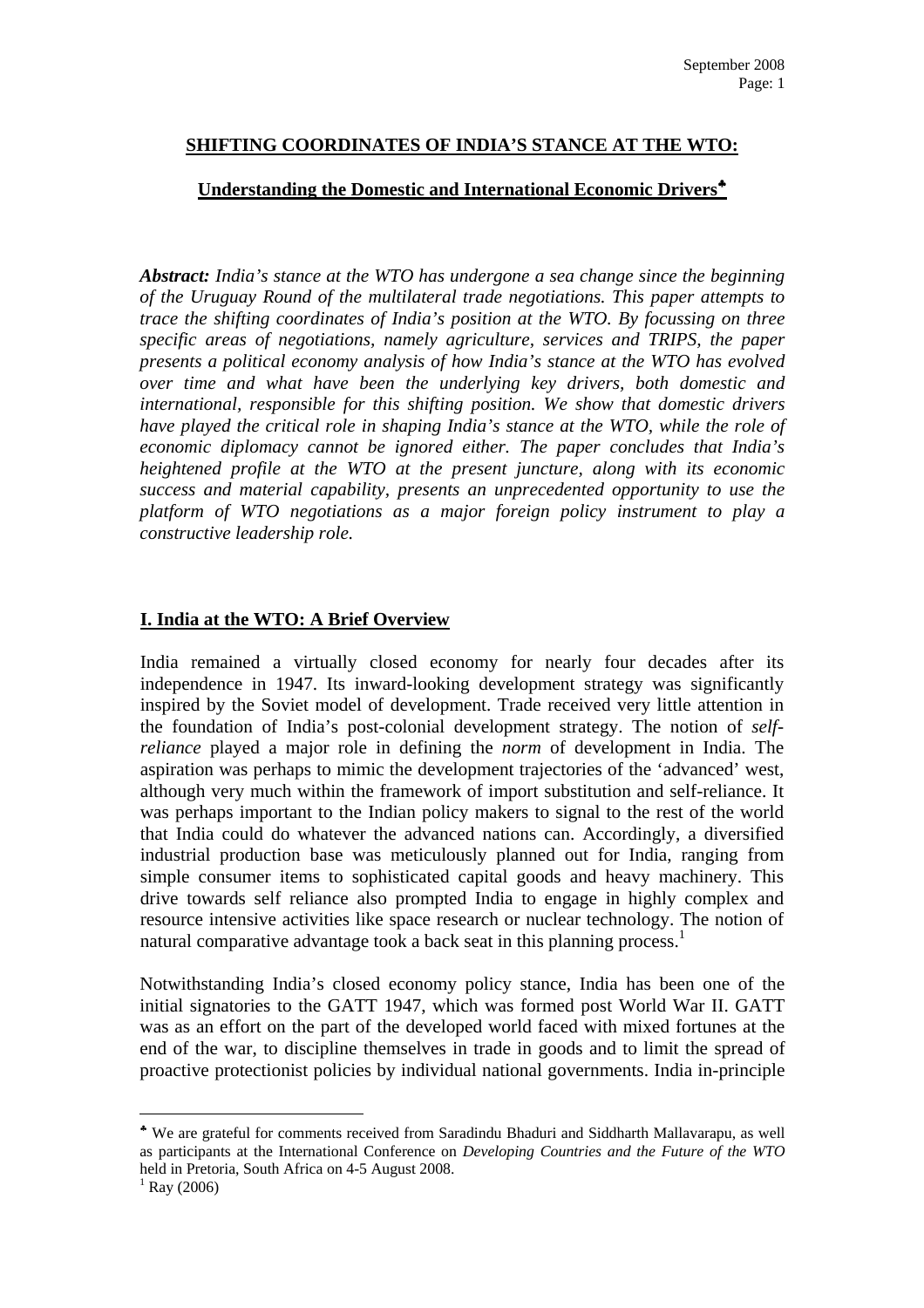was supposed to have accepted the mandate, but it remained firm on its trade and development policies aimed at self-reliance and import substitution.

The flipside of this protectionist trade policy regime soon revealed itself in the form of inefficiencies of various kinds. For one thing, there was no incentive to keep pace with the fast changing global technology frontier in many of the manufacturing sectors, which resulted in Indian industry becoming technologically backward and inefficient with respect to global standards of costs and quality. From the mid 1980s, a technological view of development started gaining momentum in India's development policy. It was increasingly realized that being able to produce everything could not be the end-all goal. It is very important to be able to do things 'efficiently' as well. That may require opening up the doors to latest technological development on the global frontier, quite a departure from its earlier protectionist policy regime. This, in a sense, marked the beginning of India's policy of liberalization.<sup>2</sup>

But initially (during the latter half of the 1980s), this process was mostly limited to liberalizing particular aspects of the control system both in the spheres of manufacturing and trade, without any major change affecting the system itself in any fundamental way. These attempts of liberalization have, however, been arguably piecemeal and somewhat ad-hoc without a comprehensive program of reforms that some of the other inward looking economies had already adopted (including China from 1978).

It was the year 1991 that marked a radical departure from the past when, faced with an exceptionally severe balance of payments crisis, India launched a massive economic reforms package consisting of short-term stabilization measures along with a longer-term program of comprehensive structural reforms. These reforms were much wider and deeper than earlier piecemeal attempts, and which ushered in a complete paradigmatic shift in policymaking that now emphasized not only liberalization of government controls, a larger role for the private sector as the engine of growth, freer operation of market and competitive forces in order to boost efficiency, but greater integration with the world economy through free and unrestricted trade flows.

Interestingly, the Uruguay Round of the GATT negotiations began in 1986, precisely when India's development policy making process was at a watershed. By the time India launched its massive economic reforms package in 1991, marking a paradigm shift in its policy, the Uruguay Round negotiations were well under way, paving the path towards Marrakesh in 1994 and the establishment of the WTO. India's attitude towards the WTO may be best understood against this perspective of the changing mental frame of the Indian policy makers from the mid 1980s onwards, both reinforcing each other.

It is hardly surprising that India remained a *cautious* and somewhat *passive* player during the initial years of the Uruguay Round negotiations, given its long legacy of inward looking development strategy and protectionist trade policy regime. With the liberalization of its trade regime from 1991, India could perhaps slowly perceive an alignment of its policy interests with the core philosophy of the WTO. Free trade and

<sup>&</sup>lt;sup>2</sup> Ray (2006)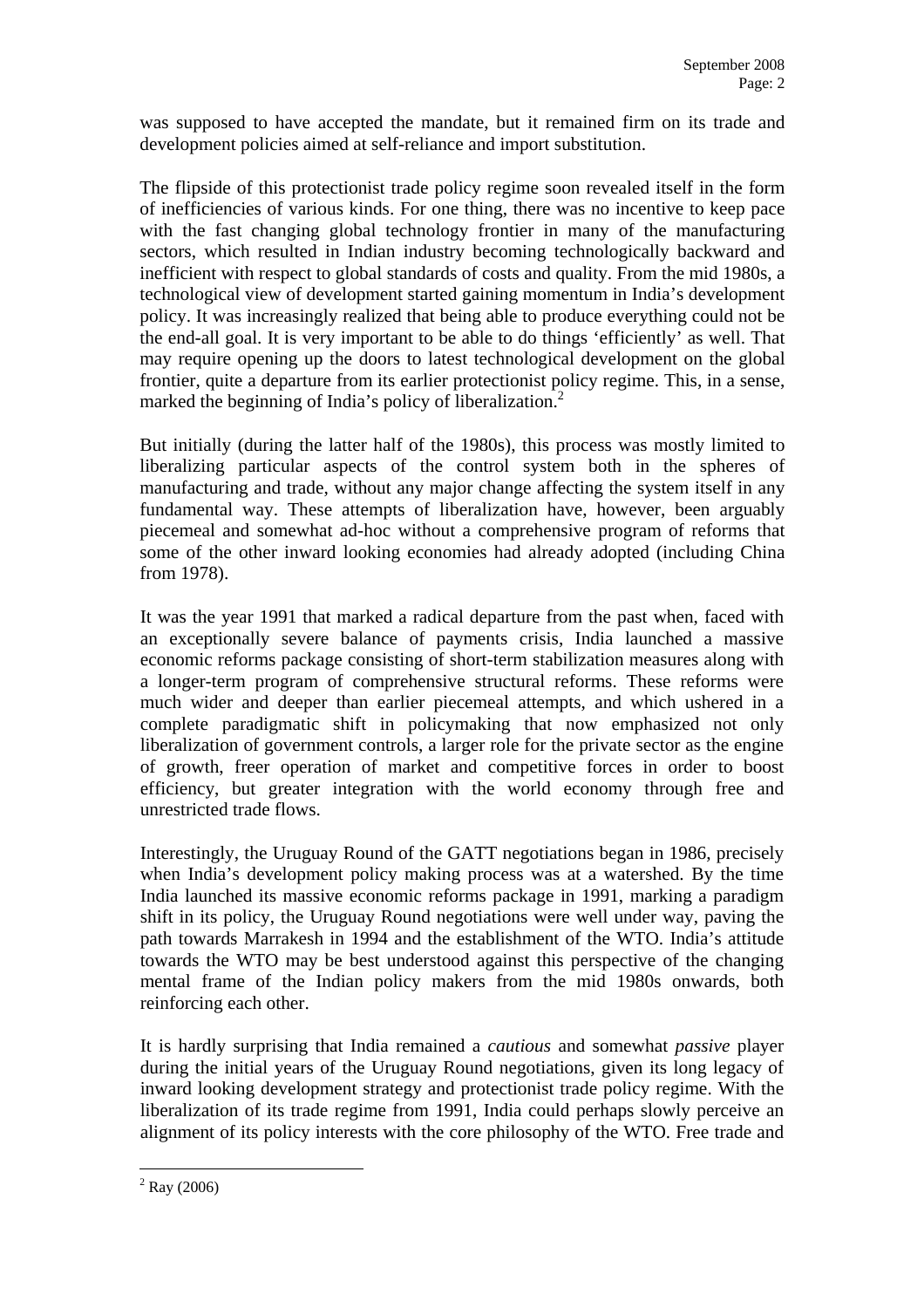greater engagement with the world economy was therefore no more a taboo among Indian policy makers. However, this is not to suggest that the 1991-reforms made India euphoric about the prospects of WTO and its consequences for India. It is natural that the Indian intelligentsia remained rather skeptical about potential vulnerabilities of the nation from the sudden exposure to the world economy. It was only in the area of manufacturing that India's unilateral trade liberalization was carried out during the early1990s. Therefore during the Uruguay Round, India was clearly reluctant to move beyond trade in manufactured goods at the WTO.

The post Marrakesh period is primarily identified with negotiations at three Ministerial Meetings, namely Singapore (1996), Geneva (1998) and Seattle (1999). This phase saw multiple instances of loss of mutual confidence among negotiating partners, in spite of the Marrakesh agreement signed by all members that led to the establishment of the WTO with sector specific commitments to liberalize trade regimes. Developed countries tried to use the Singapore (1996) platform to broaden the agenda of WTO to areas popularly known as the Singapore Issues, namely, Investment, Competition Policy, Transparency in Government Procurement and Trade Facilitation. They also wanted to introduce core labour issues in the negotiations. Developing countries including India objected to such designs, arguing that the Singapore Issues were essentially non trade issues and for negotiating labour standards, ILO should be the right platform and not the WTO. Geneva (1998) was an intermediate phase where members were more keen on facilitating the process of negotiations by working on issues pertaining to agriculture and services, already mandated. Instead of whipping up the Singapore Issues, the Geneva Ministerial only endorsed the earlier mandate of continuing the *work programs* on these issues. But Seattle (1999) proved to be yet another failed attempt by the developed world to promote an expansionary agenda within the WTO, incorporating labour standards and issues of coherence in global economic architecture (the Singapore Issues). For the present analysis, it is worth noting that even towards the end of the Uruguay Round (Seattle in 1999), the US, EC and Japan remained stubborn on anti-dumping and agricultural subsidies.<sup>3</sup>

All this prompted India to take a hard line on not endorsing a new round at Doha in 2001, arguing that commitments of the Uruguay Round has not been fulfilled (especially on the part of the developed countries as mandated in Article 20 of the AoA) and hence it is pointless to initiate a new *round* of negotiating agenda. Perhaps India was also being wary of the various *dispute settlement* cases arising out of its Marrakesh commitments throughout the latter half of the 1990s.<sup>4</sup> This is hardly surprising, given India's lack of capacity to tackle these cases, especially against developed nations that were much better equipped with legal manpower and expertise in these matters.

However, finally India reluctantly signed the Doha Agreement in 2001. At the end, India was quite happy with the Doha outcome, because of its success on three issues: several concessions on implementation issues, weakening of the TRIPS to accommodate access to medicine and public health concerns of developing countries, and most significantly keeping the Singapore Issues at bay.<sup>5</sup> In fact, it was post-Doha

<sup>&</sup>lt;sup>3</sup> http://www.indianembassy.org/Policy/WTO/overview.html

<sup>4</sup> Panagariya (2002b)

<sup>5</sup> Panagariya (2002a)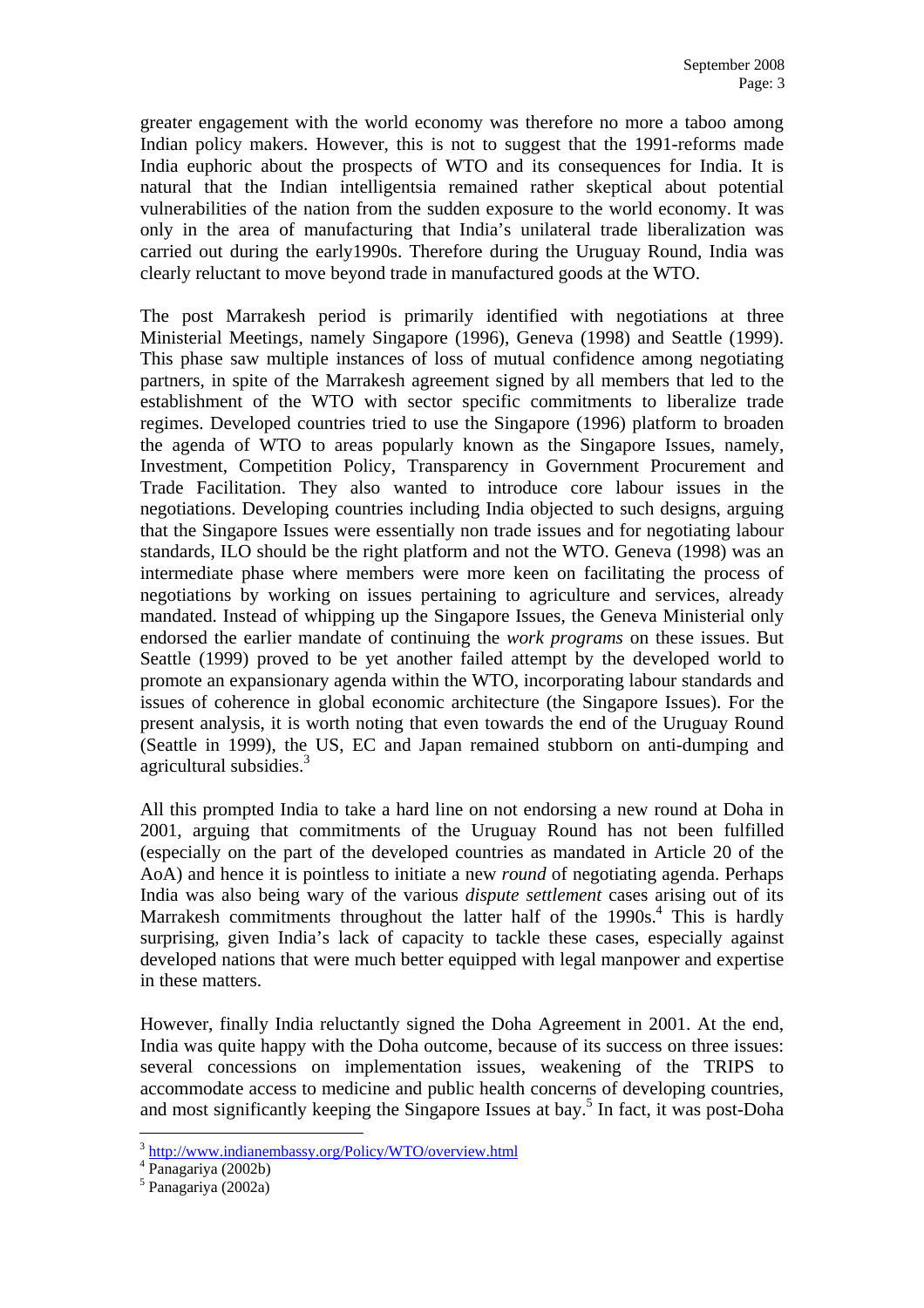that India emerged as a leading and key negotiating partner at the WTO and assumed the role of a pro-active player in the whole process. There was a clear shift from its earlier position of cautious, or at best passive, participation.

## **II. India's Shifting Coordinates: Sectoral Perspectives**

To understand the shifting coordinates of India's stance at the WTO, more specifically, let us briefly examine its position with respect to Agriculture, IPR and Services. These also happen to be some of the most important areas of India's engagement with the WTO.

## **II.1 Agriculture**

Before the Uruguay, agriculture essentially remained outside the purview of the GATT.<sup>6</sup> GATT in a way allowed export subsidies on agricultural primary products and most certainly allowed import restrictions under certain conditions. Farm lobby politics in developed countries ensured high levels of domestic support for their agricultural sector, completely distorting agricultural trade. The Uruguay Round of multilateral trade deliberations thus rightly started approaching issues beyond import restrictions to bring down the prevailing scale of distortions in trade in agricultural products, primarily in the form of massive farm subsidies offered by developed countries. The Agreement on Agriculture, which came into force on January 1, 1995, intended to set the ground for a fair and market oriented agricultural trading system with reform programmes comprising of specific commitments to reduce farm support, export subsidies and to promote market access within a stipulated time frame.<sup>7</sup>

For India, agriculture is a major area of concern, as it supports the livelihood of 65-70 percent of India's population of 1.02 billion. Any multilateral negotiation on agricultural market access and farm subsidies is bound to have its implications for Indian agriculture and its vast population dependent on it. In an attempt to protect this vulnerability and to ensure food security, India continued with a protectionist trade policy in agriculture. Agricultural trade was never quite favourably considered, even to the extent of imposing export taxes on certain food crops. Moreover, India continued to pursue its commitment to provide various input subsides to agriculture, concomitant with its policy objectives of food security, rural development, rural employment and crop diversification.

Therefore, India's stance on agriculture at the WTO has always been somewhat defensive. It has maintained its demand for flexibilities to carry out with its measures of support for agriculture and rural development and therefore be exempt from any reduction commitments on these counts.<sup>8</sup> According to the initial submissions made by India at the WTO, it is seen that product specific support in India is negative while total amount of non-product specific support is well below the *de minimis* level.9 This amounted to negative Aggregate Measure of Support (AMS) for India, implying that Indian agriculture is net taxed. On the tariff front, although India's bound rates have been quite high, the applied rates for major items, such as rice, wheat, pulses and

 6 Panagariya (2005)

<sup>7</sup> Panagariya (2005)

<sup>8</sup> Mattoo and Subramanian (2003)

<sup>&</sup>lt;sup>9</sup> Pal (2005)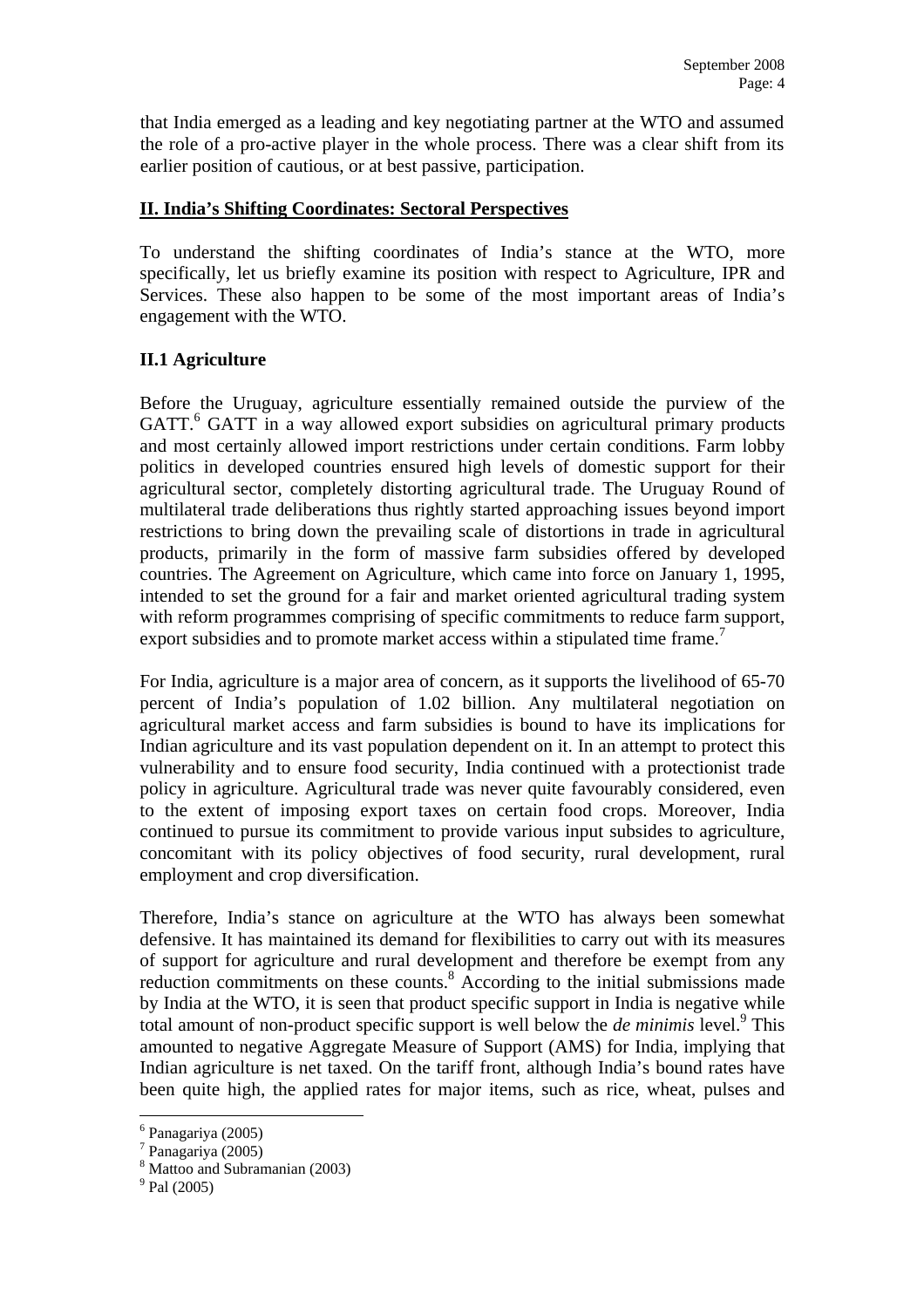sugar, made them at par with world prices. Indian agricultural exports did not receive any form of direct export subsidies, although selected areas like horticulture and floriculture received some support in the form of export profit tax exemptions.<sup>10</sup>

Against this backdrop, we may look at India's stance on agriculture at Doha. Regarding market access, India demanded that developed countries must bring down their bound tariff rates, and suggested the creation of a separate safeguard mechanism, along the lines of SSG, for food security in developing countries. In fact, India continued to emphasize on food security as a prime *Non Trade Concern* and wanted that any measures adopted for its poverty alleviation programmes, food security and other social objectives, be exempt from any reduction commitments, while it demanded that developed countries should cut back their domestic farm support below the *de minimis* levels.<sup>11</sup>

Given that agriculture was recognised to be at the heart of the Doha Development Agenda,<sup>12</sup> the Doha Ministerial Declaration flagged off the Doha Round with promises of substantial improvements in agricultural market access and reductions in trade distorting domestic support in agriculture, while paying *equal* attention to developing country concerns:

"*We agree that special and differential treatment for developing countries shall be an integral part of all elements of the negotiations and shall be embodied in the schedules of concessions and commitments and as appropriate in the rules and disciplines to be negotiated, so as to be operationally effective and to enable developing countries to effectively take account of their development needs, including food security and rural development. We take note of the non-trade concerns reflected in the negotiating proposals submitted by Members and confirm that non-trade concerns will be taken into account in the negotiations as provided for in the Agreement on Agriculture for special and differential treatment to be made an integral part of agricultural negotiations and for including non-trade concerns in the negotiating agenda.*" 13

Post Doha and in the lead up to Cancun, the EU failed to keep up to its Doha commitments to come up with a meaningful proposal for cutting down their enormous volumes of farm subsidies. Furthermore, the US Farm Bill 2002, meant to roll out additional support to their domestic agricultural sector, was a big blow to the progress made at Doha. Just a few weeks ahead of Cancun, the two main accused in the distortion of global trade in agriculture, the EU and the US, struck an alliance to come up with a joint text on agriculture. The developing country lobby was in no position to accept the EU-US mandate for Cancun negotiations. Led by Brazil, China, India, South Africa, the developing countries forged a broad-based alliance prior to Cancun, which took shape in the formation of G-20, to ensure a level playing field in agriculture trade and fulfilment of developmental objectives of the Doha Round. Cancun failed because of strong opposition of the chair's text (the Derbez Draft) by

 $10$  Mattoo and Subramanian (2003)

 $11$  Chakraborty (2004)

 $12$  Ismail (2007)

<sup>&</sup>lt;sup>13</sup> Doha WTO Ministerial 2001: Ministerial Declaration, WT/MIN(01)/DEC/1, 20 November 2001, WTO, Geneva. http://www.wto.org/english/thewto\_e/minist\_e/min01\_e/mindecl\_e.htm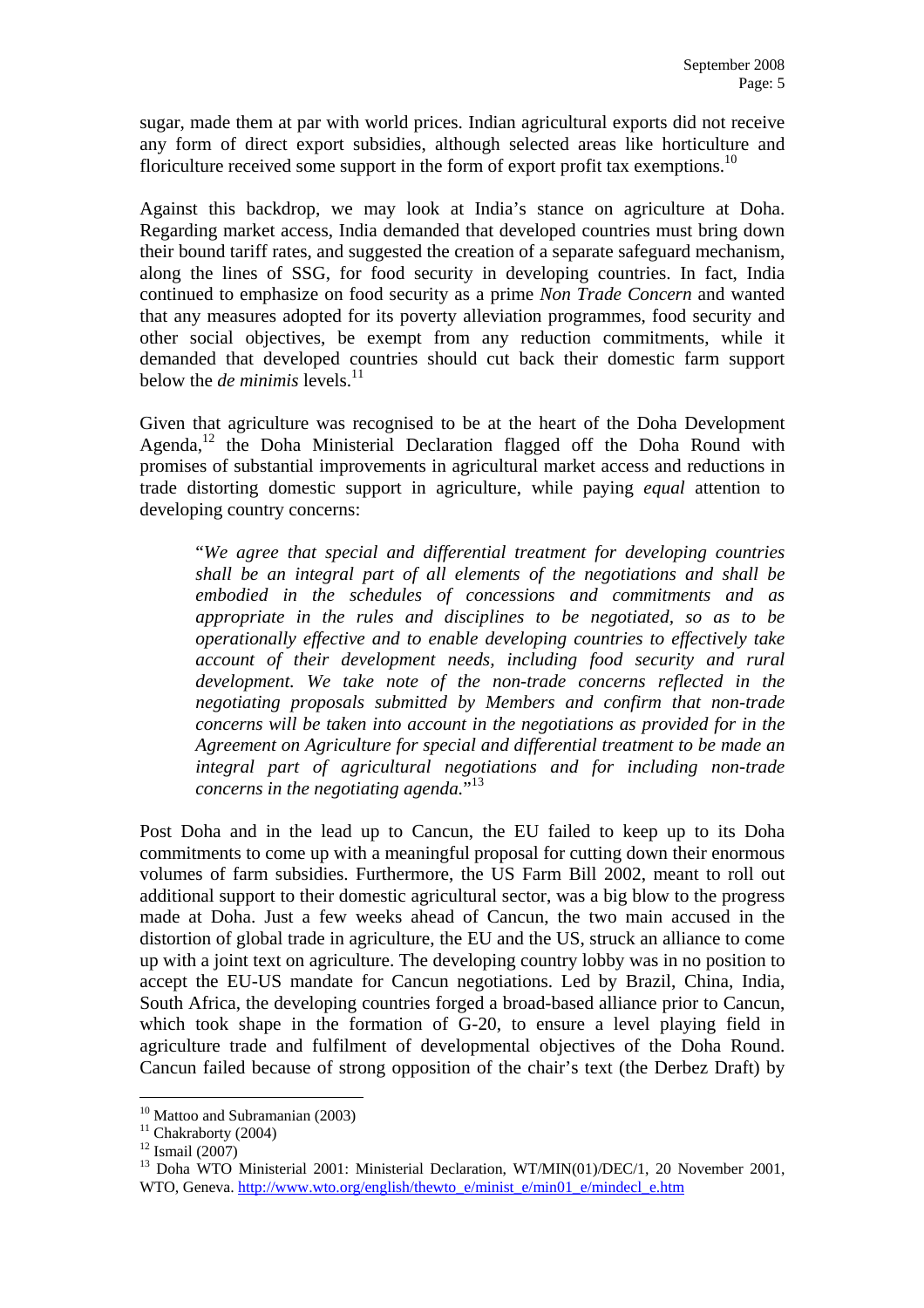the G-20, the African, Caribbean and Pacific (ACP) group and the LDC group. India strongly objected to the Derbez Draft on the basis of its concerns pertaining to the issue of domestic farm support as well as the draft's intention to initiate negotiations on Singapore issues without explicit consensus.14

India as a part of the G-20 continued its attempt to reach an agreement through informal negotiations with the US, the EU and other members in order to break the stalemate. But it was at the initiative of the US that an agriculture negotiating group comprising of the US, EU, Australia, India and Brazil was formed in the third week of March, 2004 (which already had several meetings earlier) and came up with a the July 2004 Draft. This draft emphasised the elimination of export subsidies, reduction in farm support, promises of substantial market access and lower reduction commitments (S&DT) for developing countries.<sup>15</sup>

There was minimal progress in Hong Kong beyond the July 2004 framework, the most significant being the hesitant offer by the EU to eliminate export subsidies by 2013. India was successful in getting conditional flexibilities in determining the products (under Special Products) which need to be safeguarded to ensure food security, rural development and the livelihood of poor farmers and under Special Safeguard Mechanism (SSM) to use both price and quantity instruments in curbing import surges.<sup>16</sup> Developing countries agreed to make concessions in NAMA, but linked it to market access negotiations in agriculture, so that possibilities that developed countries making more in roads into the developing country markets with developing countries still facing high levels of protection and distortions in global markets for products of export interest to them can be minimised.

But post Hong Kong, it turned out that the US became more cautious and inflexible on the issue of farm support, while the EU continued to appear somewhat flexible on market access. *The three controversial issues of agricultural market access, agricultural domestic support and market access for industrial tariffs (NAMA) posed a serious threat to the ongoing negotiations. The EU had to improve its offer on agricultural market access, the US its offer on agricultural domestic support and the G-20 its offer on NAMA.* 

To take forward the negotiations at this juncture, the G6 (a small group of major stakeholders in the above three issues: EU, US, Australia, Japan, India and Brazil) started having meetings to sort out the differences. The G-6 ministers, in spite of repeated meetings, failed to make any real progress on the core issue of agriculture. This resulted in the suspension of the Doha Round in July 2006 at Geneva. Later this G6 shrunk to the so-called G4 with US, EU, Brazil and India and The G-4 ministers negotiated in Delhi, Brussels and Potsdam during 2007 to invigorate the Round. But talks collapsed in Potsdam on June 21, 2007. Unlike in earlier occasions when EU was the most uncompromising party, it was now the US that adopted an extremely inflexible stance.<sup>17</sup>

 $\overline{a}$ 

 $15$  Ismail (2007)

 $14$  Ismail (2007)

 $16$  Oxfam (2005)

 $17$  Ismail (2007)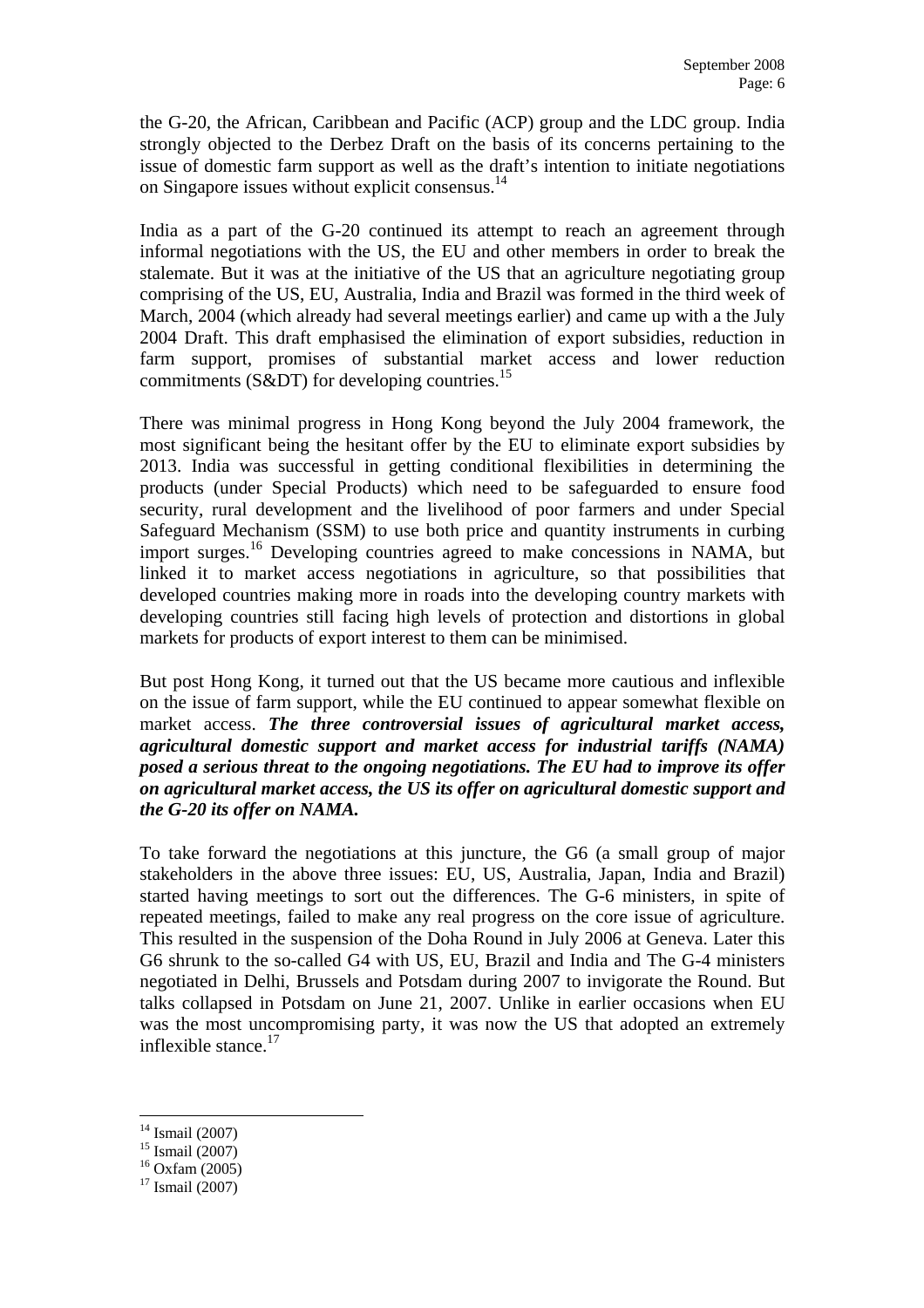### **II.2 Intellectual Property Rights (IPR)**

India's position on making IPR a standard for the Global Trading System has seen a sea change. India's *shifting* stance on IPR at the GATT/WTO spanning over entire period of the Uruguay and the Doha rounds (1986 till date) has drawn a lot of attention in contemporary analysis. India initially had a strong opposition to include Intellectual Property Rights within the ambit of trade negotiations. But over time this defensive approach became more moderate and finally turned somewhat aggressive with respect to specific dimensions.

At the Uruguay Round, developed nations (the US, in particular), under pressure from their pharmaceutical corporate lobby, proposed to introduce a uniformly strong IPR regime on all nations as part of a multilateral trading agreement through the TRIPS agreement.<sup>18</sup> This was in spite of the fact that a strong IPR goes against the core philosophy of the WTO's principle of promoting competition and free trade.<sup>19</sup> Moreover, there is now a large body of theoretical and empirical literature, firmly establishing that IPR regime must be endogenously determined within the economy, depending on the technological learning and capability levels of the country in question. Exogenous imposition of a strong IPR regime may severely hinder the process of technological catch up. Ironically, there is historical evidence to suggest that the developed world has had the flexibility to adopt an appropriate IPR regime during their process of development and technological learning. Countries like Switzerland, Germany, Japan and Italy did not adopt a strong product for a long time. $20$ 

India, beginning in the 1970s and well into the 1980s, was going through a phase of "know-why" oriented technological learning. It was building up process development capabilities through reverse engineering – both infringing process for off-patent items and non-infringing processes for patented ones. This was possible because of its 1970 patent act which allowed only process (and not product patents) on chemical substances.<sup>21</sup> Switching over to strong product patent regime at that point would have put a pre-mature halt to this technological capability building process. The Indian pharmaceutical industry lobby, which was experiencing a phenomenal growth and development based on its process development capabilities (often referred to as the *process revolution*), was extremely apprehensive about the TRIPS agreement. India's strong opposition to TRIPS in the initial years of the Uruguay Round appears to be natural and justified.

A clear shift in India's attitude was visible post-1989. Many believe that this sudden change of stance was a result of trade threats from the US (super 301). Perhaps, it was a merely strategic move for India to adopt this changing stance towards TRIPS in 1989, as a tool for extracting concessions in other aspects of WTO negotiations.

But during the 1990s, the domestic business interests also got sharply divided. The associations dominated by MNCs came out openly in support of the TRIPS. Some

<sup>&</sup>lt;sup>18</sup> They wanted to enjoy their patent monopolies across countries by enforcing uniform IPR protection globally through the WTO.

<sup>&</sup>lt;sup>19</sup> Machlup (1958) discusses how the free-trade movement of the  $19<sup>th</sup>$  century strongly opposed patents. <sup>20</sup> Ray and Bhaduri (2008)

 $^{21}$  Ray (2005)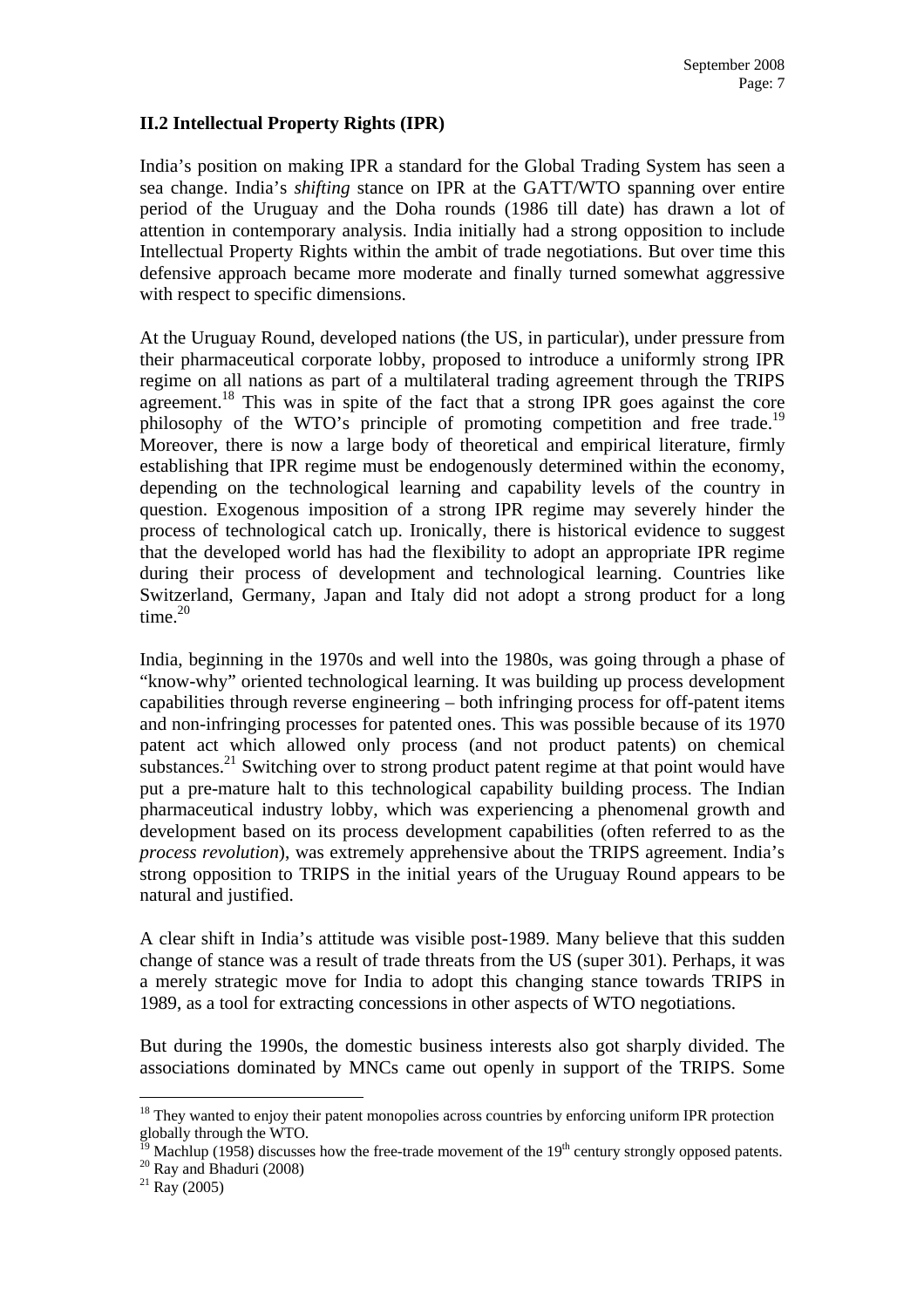major domestic players, especially in pharmaceuticals, felt that the technological levels they had reached by then warranted a stronger patent regime for their long run business interests. But a large segment of the domestic industry, still at a nascent stage of technological catch up, continued to pose opposition.<sup>22</sup>

Having signed the TRIPS agreement in 1994, India was mandated to change its patent regime by 2005. The domestic pressure was now enormous. Concerns were expressed about the potential increase in drug prices and its adverse effects on access to medicine and public health in India. While the pressure from the industrial lobby was getting weaker and milder compared to what it was in the 1980s, the opposition from the civil society lobby against TRIPS was gaining momentum. This did have an influence on India's position on IPR yet again.

At Doha, India along with other developing countries notably Brazil and South Africa (constituting the IBSA group), pushed for an explicit acknowledgement of the primacy of the member countries' rights to protect public health and promote access to affordable medicines. This was achieved in the form of a declaration on TRIPS and public health at Doha that came as major victory for the developing world and an important feather in IBSA's cap at WTO negotiations. The declaration recognizes members' "right to grant compulsory licenses and the freedom to determine the grounds upon which such licenses are granted." Moreover it grants each member the "right to determine what constitutes a national emergency or other circumstances of extreme urgency" in implementing TRIPS.

Two other IPR related issues were raised by India at Doha. First, it wanted to extend protection under 'geographical indication' (GI) beyond wine and spirit, to other products. The entire episode of the artificial development of rice variety similar to the Indian *Basmati* rice by the US agro-company Ricetec was under scanner. Second, it demanded restrictions on misappropriation of biological and genetic resources and traditional knowledge  $(TK)^{23}$ 

India's position on TRIPS has remained unchanged post Doha up to Hong Kong. Presently it has focused on three prime concerns – technology transfer, biodiversity and geographical indications. India is of the view that LDCs face serious difficulties in procuring new technologies which could be overcome by suitable safeguards in the domestic IPR laws of LDCs and thereby check the sole rent seeking objectives of the developed country firms in many cases. The other aspect of north-south technology transfer is the growing tendency of intra-firm transfer of technology backed by market seeking motives that relies more on intellectual property protection. This has prompted India to take up the case of technology transfer at the WTO, so that adequate arrangements can be made to ensure such transfers cater to developmental and environmental needs also.

In patenting of organic inventions in terms of micro-organisms and microbiological processes, India proposed harmonisation of TRIPS agreement with the UN Convention on Biological Diversity (CBD) and suggested that TRIPS should conform to CBD rather than the other way round. The fault line between the two approaches

<sup>22</sup> Ramanna (2002) www.ipr**s**online.org/ict**s**d/doc**s**/Re**s**ource**sTRIPS**anita\_ramanna.doc 23 Panagariya (2002a)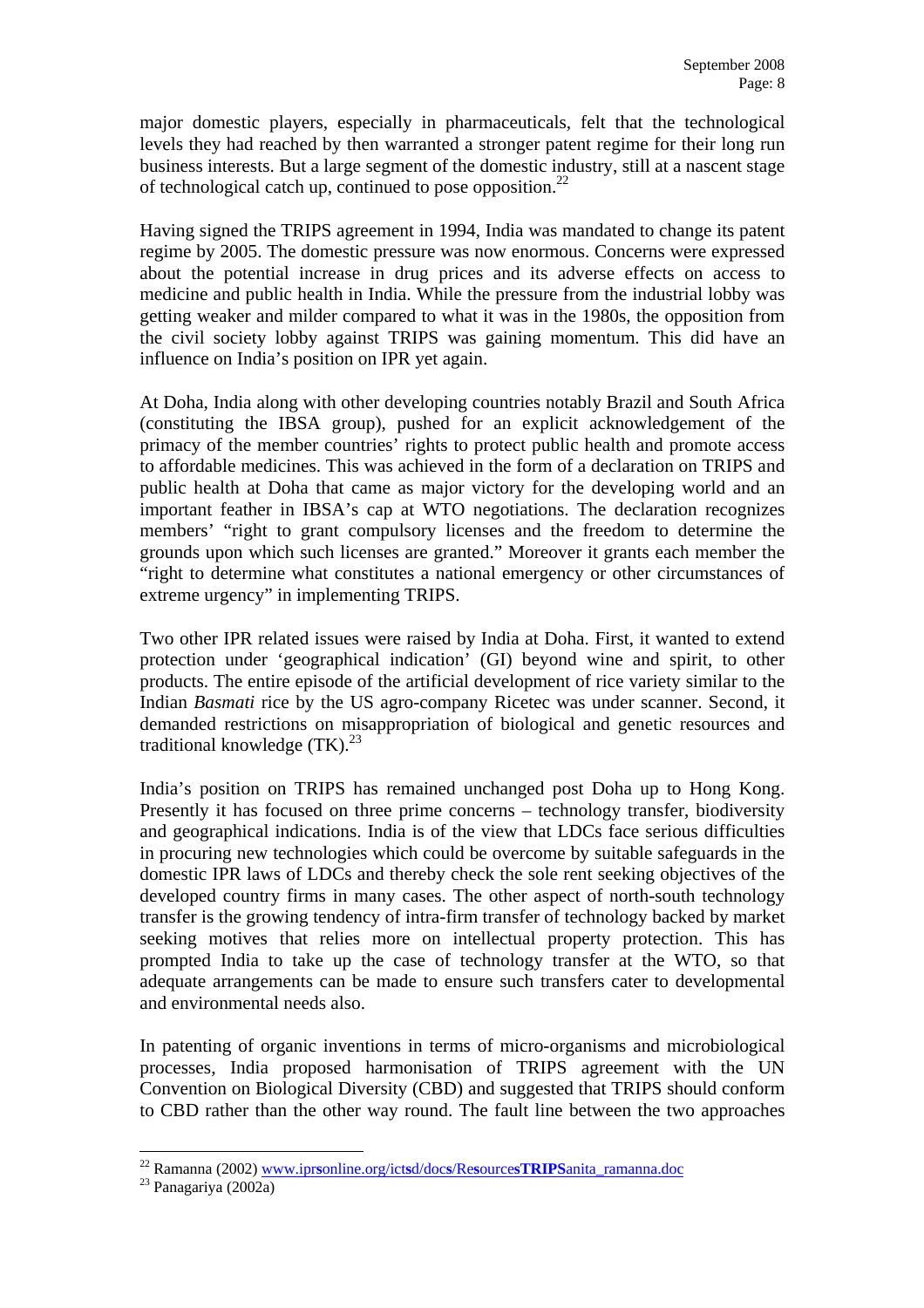i.e. CBD and TRIPS, is that CBD considers intellectual property protection as a means to achieving the end of sustainable development, while Agreement on TRIPS considers IPRs as an end in itself. India along with Brazil is at loggerheads with developed countries like the US and Japan in pushing for appropriate amendments in the TRIPS Agreement, to make disclosure of the origin of biological material and traditional knowledge mandatory during filing of patent applications. It should be noted that under present provisions a simple GI protection *per se* does not help preventing 'bio-piracy' since it can only protect the product but not the genetic uniqueness and the traditional knowledge (TK) associated with it.

## **II.3 Services**

Although trade in services is not essentially a new phenomenon, its explicit recognition as an important component of trade flows is rather recent. Travel, transport and tourism services have always been traded, accounting for significant foreign exchange transactions for many countries. However, a major bulk of services has traditionally been regarded as 'non-tradable'. This perception has undergone a sea change especially with the initiation of the General Agreement on Trade in Services (GATS) under the WTO, with a wide range of services now being actively 'traded' worldwide through new organizational and modal channels. Indeed it during the UR that this new area (services) was brought under the purview of trade negotiations and the outcome was the GATS Agreement that came into force along with the WTO in 1995. GATS classify the provision of services into four modes, namely, cross border supply (Mode 1), consumption abroad (Mode 2), commercial presence (Mode 3), and movement of natural persons (Mode 4). It mandated liberalization of service trade, but adopted a "bottom-up" approach, giving the members full flexibility to undertake trade liberalization in services as per their own priorities and pace, under the provision of 'specific commitments'.

Similar to the case of IPR, India, in the initial years of the UR, strongly opposed any proposal for the inclusion of services in the WTO agreement. Indeed during the 1980s, the contribution of services to India's GDP remained quite modest (35-40 percent). Clearly, it was difficult for Indian policy makers to foresee India's service led growth that the country is experiencing currently.

The upturn of India's services sector began only in the mid-1990s and it has expanded very rapidly in the last decade and a half. Between 1994 and 2004, the services sector grew at the rate of 7.9%, much higher than the growth rates of other sectors as well as that of total GDP (3% for agriculture and allied, 5.3% for manufacturing and 5.9% for total GDP). The share of the services sector in India's GDP increased from 29% in the 1980s to 41% in the 1990s and to 50% in this decade. The expansion of the services sector has been accompanied with a rising trade in services for India. India's share in world services exports almost doubled between 1998-99 and 2004-05 (from 0.99 % to 1.8%). Nearly 50% of India's exports of services are software services.<sup>24</sup>

Mode 3 (commercial presence) has been the most important mode, accounting for 57% of India's services trade. The inflow of FDI in services is mostly concentrated in the telecommunications and the financial services sectors. There is also a rising trend

 $24$  Banga (2006)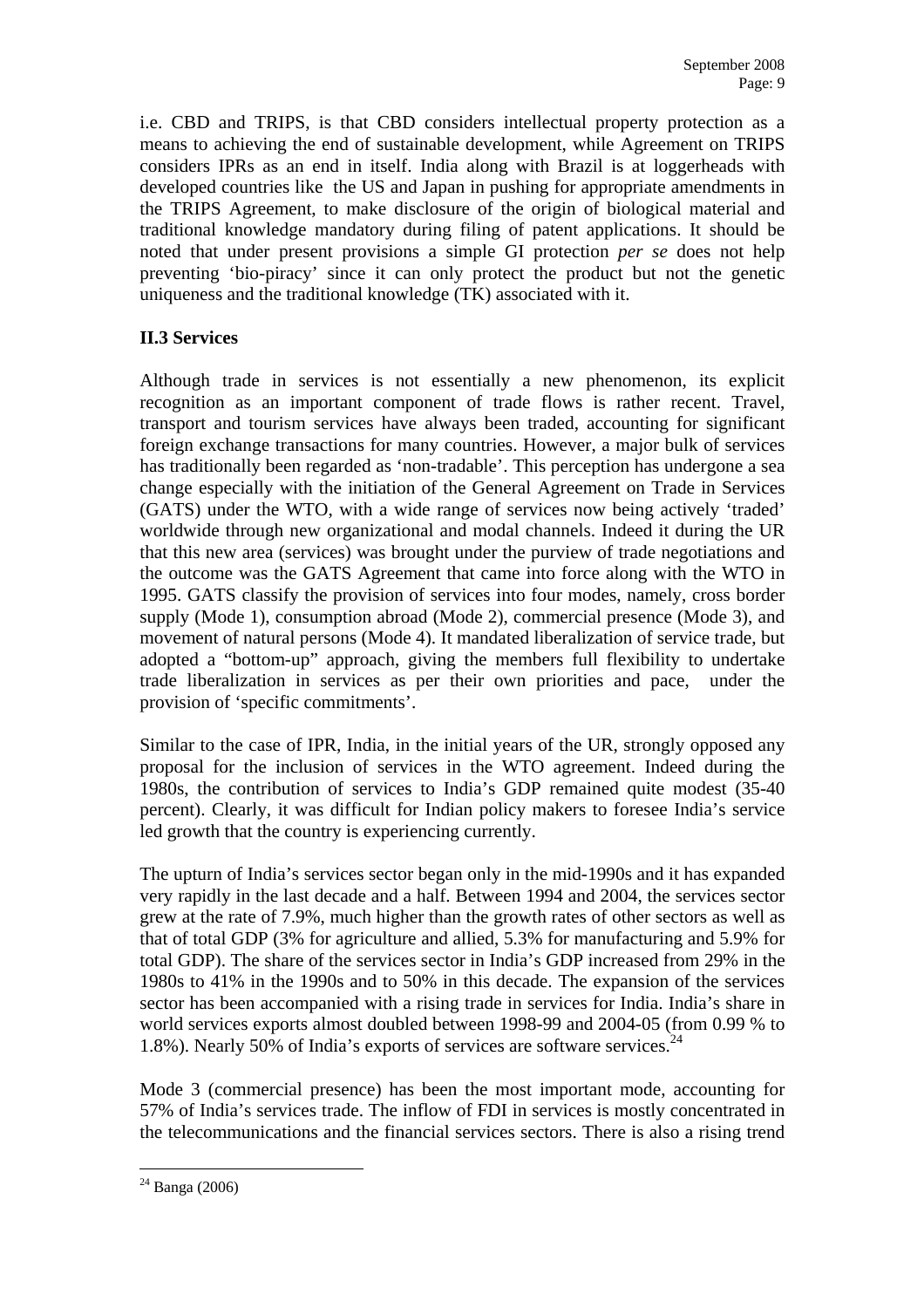in outward FDI (OFDI) in services from India. In fact, services account for 30% of total Indian OFDI. Indian OFDI in services is primarily concentrated in IT and ITES.

India's Mode 1 (cross border supply) trade in services, accounting for 28% of India's total services trade, is also dominated by IT and ITES. India's competitive advantage in off-shoring is attributed to its growing pool of highly skilled, low cost workers. The growth in service industry particularly in the high-end software and business services has been immensely facilitated by on-site delivery in many cases in addition to offshore provisioning.

Mode 2 (consumption abroad) is gaining importance, especially in areas of health education and tourism. It accounts of 14% of India's total trade in services.

Finally, Mode 4 (movement of natural persons) remains an insignificant fraction (1%) of India's total services trade, primarily due to restrictions and regulations on movement of natural persons imposed by member nations. This is one area where trade liberalisation has been resisted the most.

Against this backdrop, it is easy to understand how India, from the mid-1990s, slowly started shifting away from its rigid opposition to service trade and finally by the mid-2000s adopted an aggressive pro-service trade liberalisation posture.

Post 1995, negotiations continued on four major areas of services – financial services, telecom, maritime transport and Mode 4. Agreements on the first two were reached in 1997. India complied without much hesitation and the consequences are evident in terms of a paradigm shift especially in telecom in India, also to some extent in banking. Negotiations on maritime transport were suspended and not much progress was made in the negotiations on Mode 4. India remained, by and large, conservative during the post Uruguay Round negotiations in services, particularly in making commitments in sectors like energy, distribution, environment, education and professional services. In Mode 4, India did not undertake any commitments, like most other members.25

Services negotiations entered a new era under the GATS 2000 framework that became an integral part of the Doha Development Agenda since November 2001. This framework, resulting from proposals made by India and other developing countries, recognised the need for appropriate flexibilities to developing countries and the importance of bilateral *request-offer* approach as the main method of negotiations. This approach of *bilateral request-offer* does not lead to a direct outcome in terms of arriving at any bilateral understanding between two countries or groups, rather it involves a process of repeated offers, negotiation, and reorientation before it is finally accepted as a GATS schedule.

Under this approach, India received requests for full commitments under Modes 1, 2, and 3 stressing on the removal of Mode 3 restrictions. On the other hand India submitted requests to more than 60 countries, including some major developed countries like US, EU, Japan, Australia, Canada and New Zealand and developing countries like China, Mexico, Brazil, Malaysia and Indonesia mostly in architectural

 $25$  Das (2006)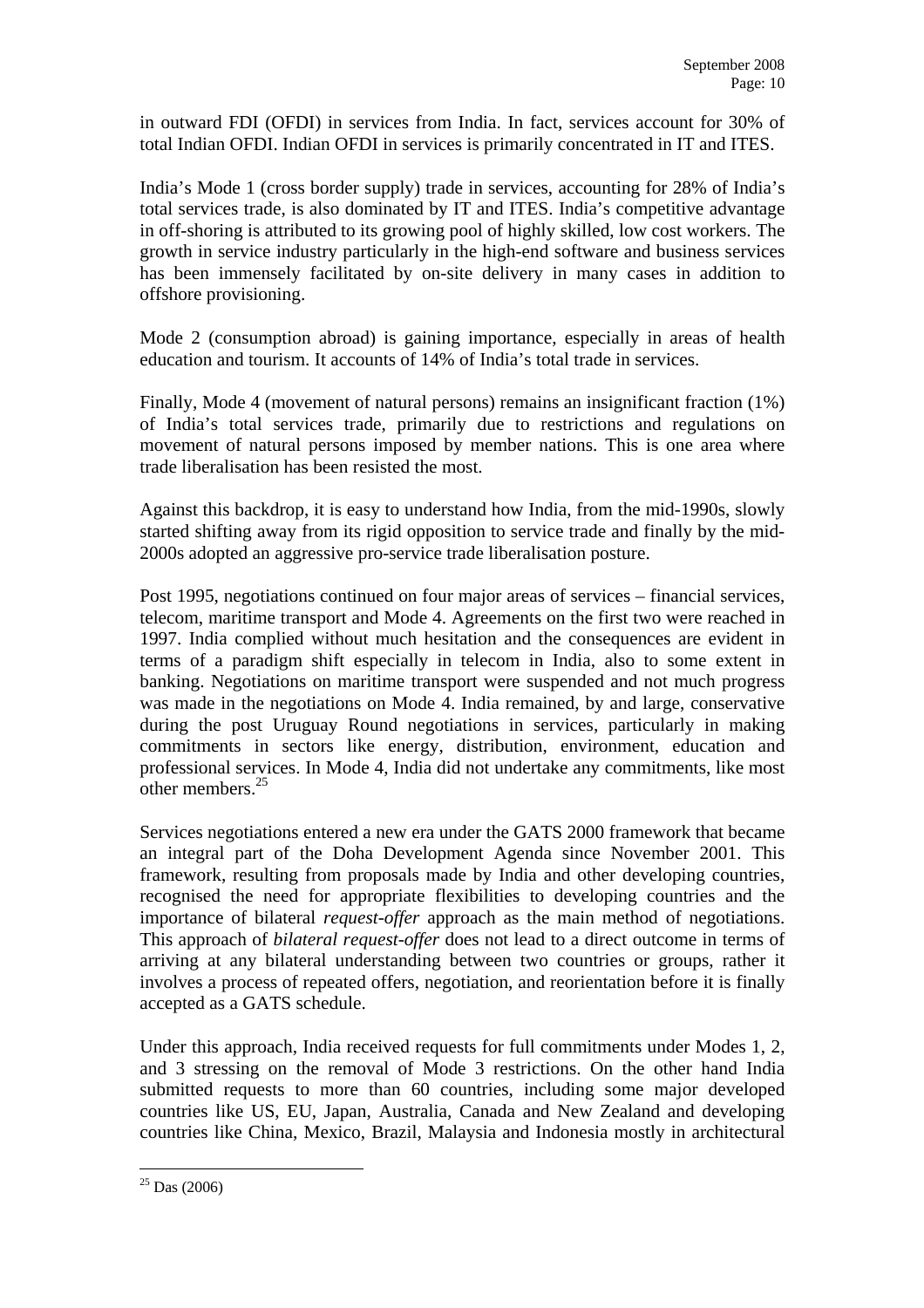services, audio-visual services, computer and related services, tourism and travel related services, health and maritime transport services across all modes with significant focus on Mode 4 and stressed subsequent dismantling of the existing levels of *domestic regulation* in the trading countries.

Although in the Conditional Initial Offer of January 2004, India was regarded as conservative, in its Revised Offer the very next year, August 2005, India's stance became one of the most ambitious in liberalising service trade. India was practically offensive in all four Modes with improved horizontal commitments and minimal restrictions under Market Access (MA) or National Treatment (NT).

Given that the services negotiation under bilateral request-offer approach lacked momentum, at Hong Kong (2005), at the behest of developed countries, a new methodology of *plurilateral request-offer* was suggested in a manner that could put pressure on LDCs. According to this method, a group of members may place a collective request, on a specific sector or mode, directly to a target country, which in turn is obliged to *consider* it while submitting its revised offers.<sup>26</sup> India was seen as colluding with developed countries in pushing this agenda. Not surprisingly, India, by December 2005 had realised its potential gain from service trade liberalisation and took an aggressive stance in this regard, even at the cost of annoying and dissociating with some of its long standing developing country allies. India was accused of digressing from more serious issues of agriculture and NAMA at Hong Kong, to run after its perceived immediate benefits arising out of service trade liberalisation.

#### **III. India's Shifting Coordinates: Political Economy Analysis**

In the previous section, we have discussed how India adopted its stance on these three issues (agriculture, IPR and services) at the WTO at different points in time. Based on these evidences, we now attempt to analyse the underlying political economy forces that have shaped India's stance at the WTO. We may offer *two hypotheses* to begin with – one suggesting that India's stance has been consistently domestic interest driven, while the other indicates towards international economic diplomacy as the important driver.

#### **III.1 Domestic Compulsions**

To illustrate how domestic compulsions have shaped India's negotiating stance at the WTO, we review instances from amongst all three issues discussed above. We must remember that domestic compulsions may arise out of a complex interplay of conflicting interests of different constituencies and their ability to influence the decision making process, leveraged by the democratic fabric as well as the changing economic profile of the nation.<sup>27</sup> Hence one may not expect domestic compulsions, as

 $\overline{a}$  $26$  As noted by Das (2006), the insertion of the word 'consider' in the final text was an improvement over the original version, which obliged members to enter into negotiations rather than merely considering doing so.

 $^{27}$  See Zahrnt (2008) for a candid discussion of the influences exerted by various domestic constituents in shaping the negotiating positions adopted by member states.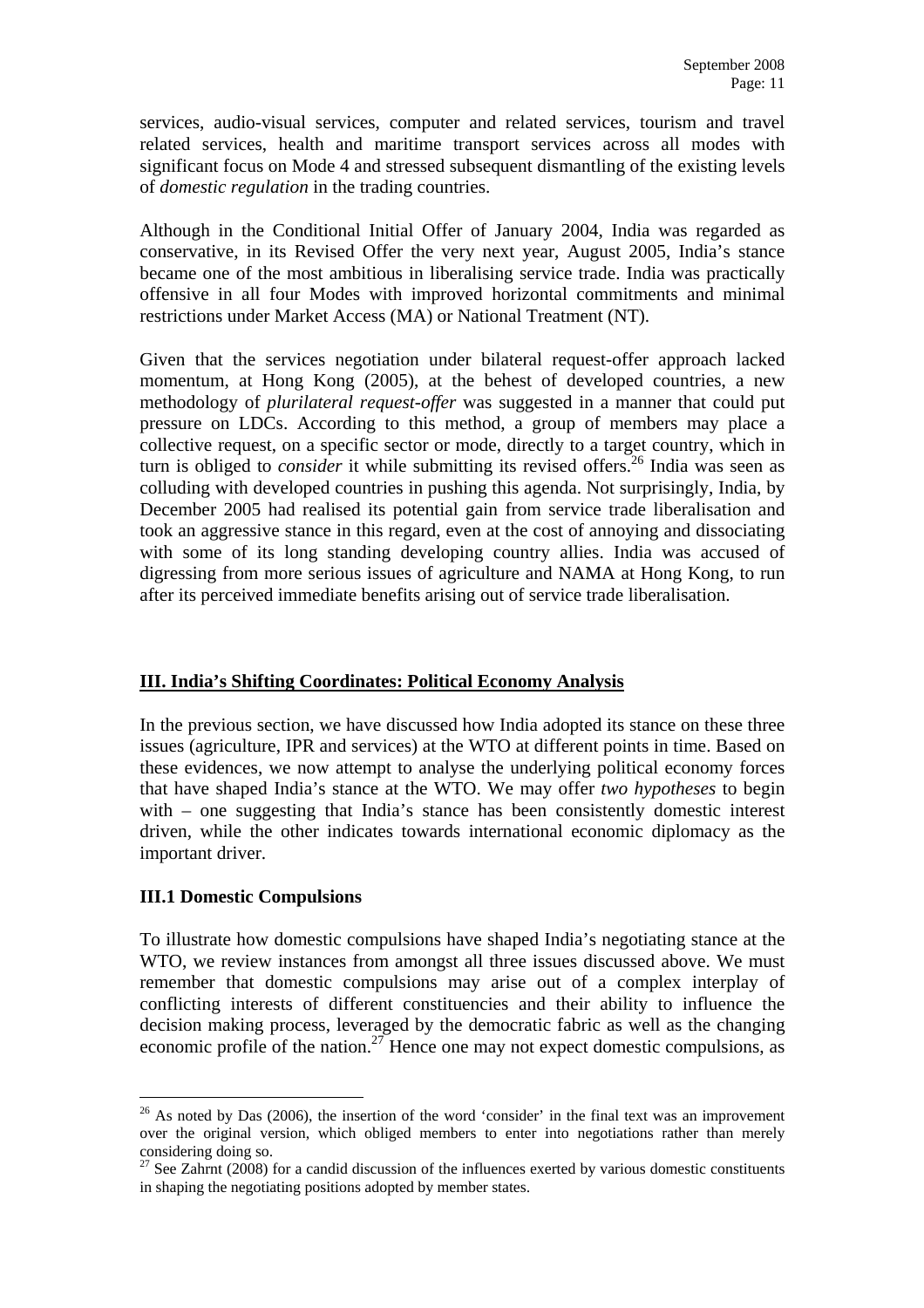perceived by the government, to remain static over time even on the same negotiating issue.

India's approach towards the TRIPS agreement may be cited to exemplify the importance of this changing nature of domestic compulsions in shaping the stance. India's vehement opposition to TRIPS pre-1989 is perfectly understood in the light of the interests of its pharmaceutical industry, still at a nascent stage of technological maturity, which required a weak patent regime to prosper and develop. Eventually, during the 1990s, the industry got divided with one segment, perhaps the more powerful one, beginning to support TRIPS in their *own* business interest. When India signed the TRIPS agreement in 1994, it did not face much opposition from the industry lobby therefore. However, now there was stiff opposition from the civil society lobby against TRIPS on grounds of public health and access to medicine. India's democratic polity ensured that these civil society outcries get reflected in its stance at the WTO.<sup>28</sup> This was what we find in Doha and the resultant declaration on 'TRIPS and public health'. One may also argue that apart from the civil society lobby, the Indian pharmaceutical industry with competitive strength in the global generic market had a clear business interest in this Doha declaration on public health.<sup>29</sup> Subsequently, India's persistent initiative for the extension of *Geographical Indications* and mandatory disclosure of the origin of biological materials and traditional knowledge also reflects its domestic interest driven stance, given its rich biodiversity and traditional knowledge resources.

In agriculture, India's stance has not undergone much change. Its demand for flexibilities and S&D treatment to take care of developmental concerns, including food security, livelihood and rural development, is a result of a strong agricultural lobby in India's domestic politics as well as its declared policy priority towards the poor and the vulnerable. Indeed, it has been noted that India's preoccupation with developmental concerns perhaps indicates its greater alignment with G-33 on agricultural negotiations, rather than with G-20 which aimed to achieve a more ambitious outcome in liberalising agricultural trade by reducing farm subsidies and trade restrictions in the US and the  $\text{EU}^{30}$  But this is not to suggest that there were any major divergence of interests of the two groups. Both were fighting against the US/EU coalition in agricultural negotiation.

Services negotiations perhaps illustrate the most noticeable shift in India's stance at the WTO, entirely driven by domestic imperatives. From being a strong opponent of GATS during the Uruguay Round, India became one of the most aggressive proponents of service trade liberalisation in the Doha round especially at the Hong Kong Ministerial in 2005. While Indian policy makers failed to foresee in the 1980s, the importance and the enormous potential of the services sector in India's economic prosperity, by 2005 it was evident that India's emergence in the world economy was largely driven by its services sector boom. It was, therefore, in India's interest now to push for liberalisation of trade in services, especially through Modes 1, 2 and 4. Of course, India's aggressive stance on Mode 4 reflects its inclination to please its vast

<sup>&</sup>lt;sup>28</sup> This might appear to be in line with Zahrnt's (2008) conlcusion that non-economic interests lobbied by influential civil society organizations exert greater influence on the negotiating positions of member states than pure trade/ economic interests of the nations.

<sup>&</sup>lt;sup>29</sup> This point was brought to our notice during discussions with Saradindu Bhaduri.

 $30 \text{ Ismail} (2007)$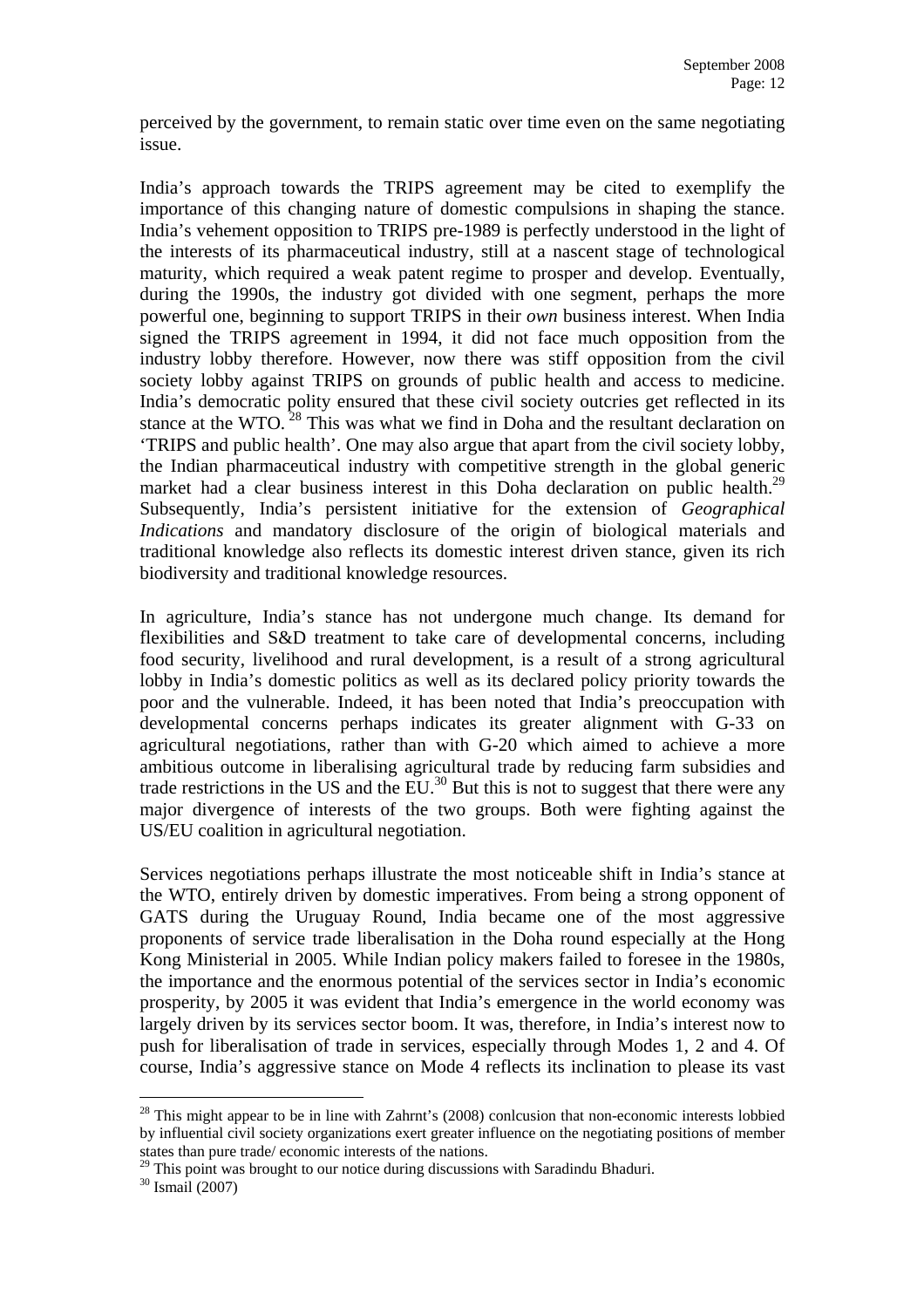constituency of the upwardly mobile educated middle class, who have been the prime beneficiary of India's service sector boom and have been on board *India Incorporated* taking off into the world economy.

In spite of the apparent eagerness to liberalise trade in services, certain areas pertaining to Mode 3 has always been cautiously guarded in India, because of their traditional role in generating mass employment through direct and indirect linkages (as in retail trade) or else for being the principally trusted channel (like government provision) for services like education and health (even in specialised forms) and most certainly fulfilling the needs of a large segment of its population. Possible benefits, if any, due to foreign presence in these services are perceived to be outweighed by possible welfare losses in terms of equity, universality and employment. This has perhaps deterred unconditional opening up of these sectors to foreign players by India.

### **III.2 International Economic Diplomacy**

The way in which WTO negotiations are carried out, one gets the impression that it is more of striking 'deals' among conflicting members rather than engaging in debates on matters of principles. Members, driven by their narrow domestic imperatives, strive to strike a balance between its gains and losses from striking a deal and arrive at an agreement that optimises their payoff subject to the constraints of unequal bargaining power. The role of economic diplomacy in this respect can not be denied. Let us take a look the extent to which this factor has shaped India's stance at the WTO, again with reference to the three issues of TRIPS, agriculture and services.

India's sudden turn around on TRIPS way back in 1989 has often been linked to economic threats from the US. India perhaps changed its course of action by softening on TRIPS to receive concessions on other aspects of trade liberalisation as well as its domestic economic needs. This is a clear case of economic diplomacy at work in determining India's WTO stance.

India went to Doha with a negative attitude towards initiating a new round of negotiations. But it gave in and signed the Doha Declaration on the last day. One may again notice the role of international economic diplomacy in this shifting position. India did make a long list of submissions to push for developmental concerns in various aspects of WTO negotiations, TRIPS and public health and agriculture being the most prominent among these. While agreeing to a new round, India could succeed in extracting clear mandates on many of these developmental concerns being explicitly mentioned in the declaration. This was indeed seen as a major victory for India at Doha, the reversal of its stance on a new round notwithstanding.

Finally, at the Hong Kong Ministerial, India was seen to align with the US and the EU in pushing for an ambitious services agenda. It was even accused of being a party to the initial version of the infamous *Annex C* of the Hong Kong Ministerial Declaration. At this point, India's economic diplomacy prompted it to align with long standing adversaries at the WTO (for immediate gains from trade in services), even at the cost of dissociating itself from its developing country allies and digressing from its development agenda.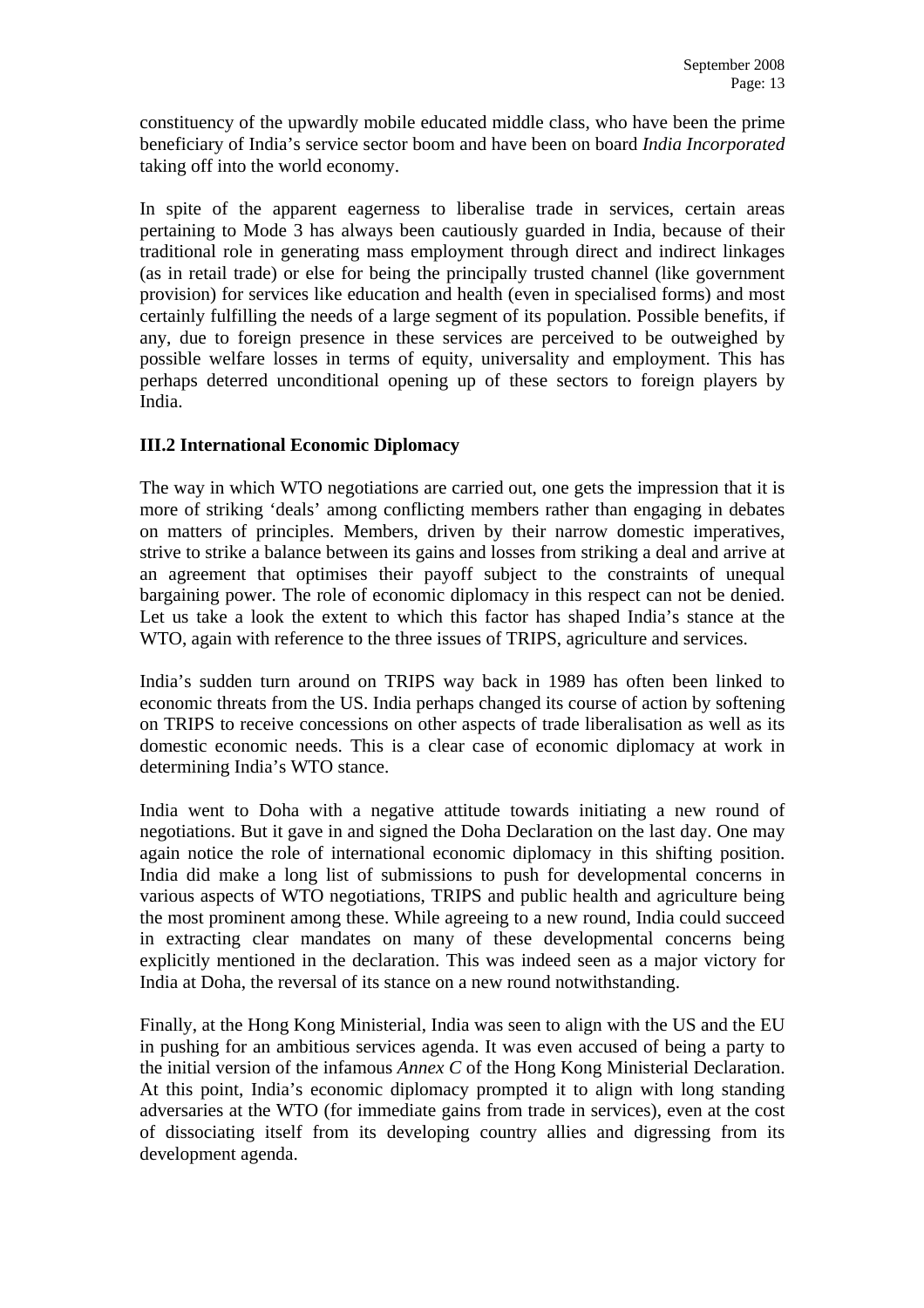## **III.3 Summary**

On balance, we conclude that the primacy of domestic drivers in shaping India's stance at the WTO, especially on specific issues, is clearly evident. Indeed, in many cases, India has *reversed* its position with its changing economic structures and parameters that completely altered its domestic imperatives. This is most clearly visible in case of services and also to an extent in case of TRIPS.

Nevertheless, the role of economic diplomacy can not be ignored either. India has also been a part of this negotiating game based on striking deals and balancing priorities through economic diplomacy. Interestingly, even the character of its economic diplomacy has changed over time as it achieved a heightened profile at the WTO. For instance, India succumbing to the US pressure on TRIPS in 1989 reflects a very different diplomatic profile compared to India's more assertive post Hong Kong stance as part of the G4.

This brings us to the concluding section of our paper which critically looks at India's heightened profile and its potential leadership role at the WTO.

## **IV. Will a "high profile" India succeed in playing a constructive leadership role?**

To answer this loaded question, it is necessary to understand the genesis of India's heightened profile at the WTO. India at the beginning of the Uruguay Round was a nearly closed economy and a negligible player in the world economy (and world trade) and it is of little surprise that India never received much importance and attention during the initial phase of the multilateral trade negotiations.

However, the decades to follow witnessed a phenomenal transformation of the Indian economy, resulting in India's emergence as a major player in the world economy, with the  $4<sup>th</sup>$  largest GDP in PPP terms, experiencing growth rates of 7-9 percent for consecutive years, and trade-GDP ratio of more than 35 percent. As a result, India now hogs the limelight of global economic attention along with China and a few other emerging economies. Given the dynamics of mutual interdependence in the global economy, the prosperity of the world becomes critically linked to the parameters of economic policies and performance of the key players. India's emergence as a major economic player in the world has, therefore, definitely contributed to its heightened profile at the WTO.

India's increasing attention from the world on WTO negotiations can perhaps be traced back to Singapore (1996), where India posed a stiff opposition to the inclusion of the so-called *Singapore Issues*. Again in Seattle (1999), India played an active role in scuttling the issue of labour standards, championing the cause of developing countries. Later in Doha (2001), India received a lot of criticism and negative publicity, especially from the western media for its stand on resisting a new round.<sup>31</sup> While India was being branded as having a negative attitude towards negotiations in the sense of adopting a position of what *should not* be included rather than a positive

<sup>&</sup>lt;sup>31</sup> Panagariya (2002a)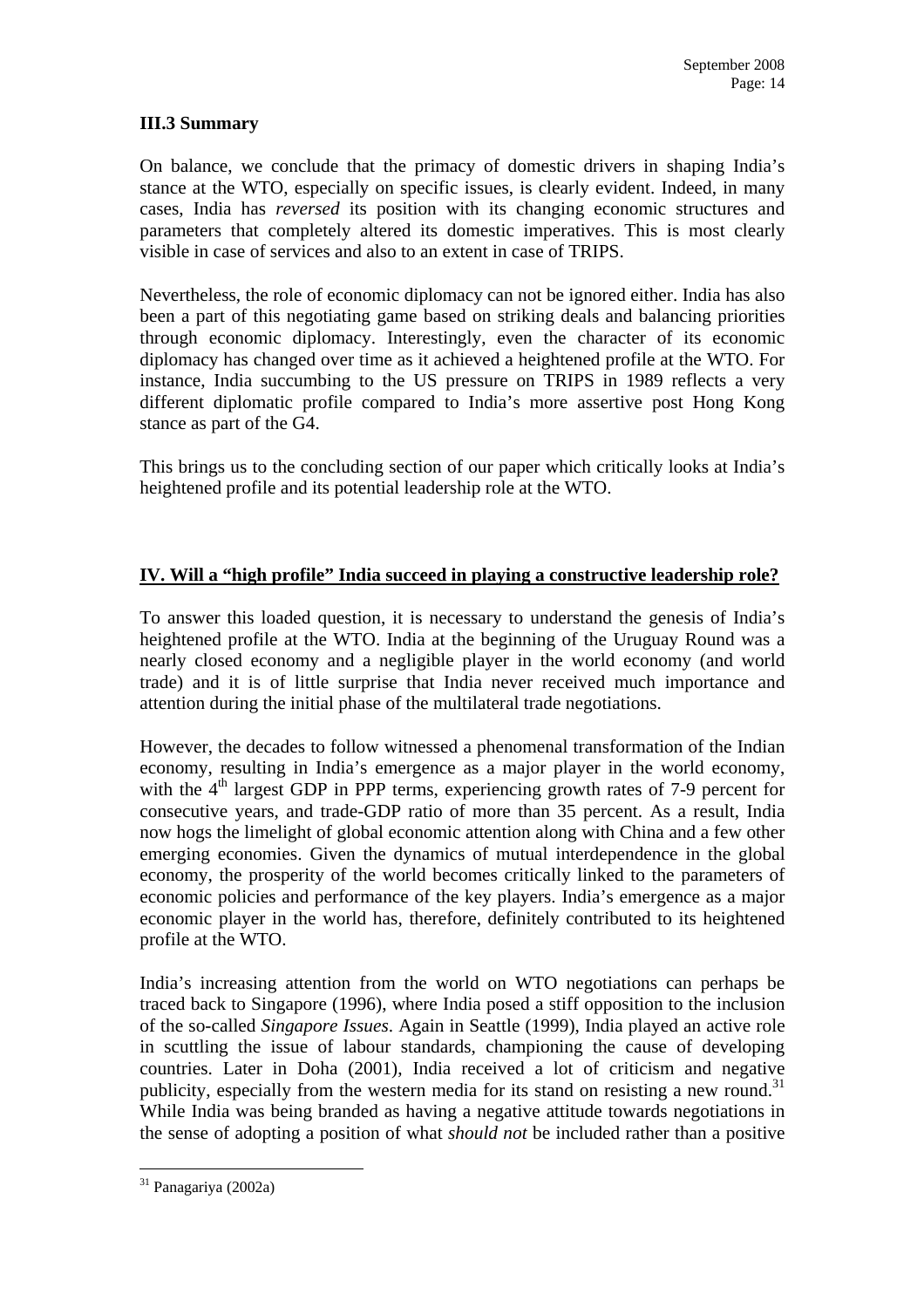stand on what *could* conceivably be included for its own interests, the publicity brought India to the limelight and conveyed a signal that India could potentially block the progress of multilateral negotiations and India's withdrawal from the negotiating table might prove costly.

Indeed, India's claimed victory on counts of developmental concerns being acceded to at Doha, gave it a renewed confidence to adopt a more pro-active and enthusiastic posture at the WTO negotiations. Later in the run up to Cancun, the formation of G20 to resist the US-EU agenda on agriculture, India again played a leading role along with its allies Brazil, South Africa and China and this further contributed to India's importance at the WTO.

Finally, when the Doha round was suspended at Geneva (2006), India was considered to be among the select key members, which could salvage the round. Along with the US, the EU and Brazil, India became a part of the high profile G4 to take forward the round and break the stalemate. There could, of course, be several interpretations of India's inclusion in this group. But, there is a strong perception that the US and the EU, which enjoyed the maximum bargaining power and could easily drive the WTO agenda/ negotiations in the early days, were now losing ground. Especially post-Doha, with developmental concerns being explicitly recognised, the US-EU coalition found it increasingly difficult to ignore the developing country voices, that were vehemently put forward by countries like India (among others) with global support from civil society lobbies. Under the circumstances, the only sensible step was to co-opt some of these countries into a closed group to seek out solutions. India, being a large emerging economy with a large poor population (giving it legitimacy to fight for developmental concerns) and already acknowledged as an important negotiator at the WTO, was a natural choice. In addition, India's aggressive pro-liberalisation stance on services at Hong Kong perhaps convinced the developed countries that there could be potential overlap of their interest with that of India's.

Against the backdrop of this heightened profile, the immediate question that comes to one's mind is how far India could use its profile to give a mature and constructive leadership to the developing world without having to stall the progress made in the multilateral trade negotiations made so far.

There is clearly a large overlap between India's domestic interests and the larger interests of the developing world. India's developmental concerns at the WTO, especially with respect to food security, livelihood and public health have, therefore, nicely championed the cause of the developing world, although much of it India has adopted for its own domestic priorities. Likewise, India's focus on traditional knowledge and bio-piracy reflects its own interests which also coincide with the interests of many developing countries.<sup>32</sup> Nevertheless, there is evidence to suggest that India's stance at the WTO has not always been driven by narrow domestic priorities. For instance, India's concern for technology transfer (to cater to environmental and developmental needs) and preservation of biodiversity as part of its TRIPS negotiating agenda during the Doha Round is a clear reflection of its global

<sup>&</sup>lt;sup>32</sup> Note that more than 80 percent of the biodiversity hotspots are located in the developing world. www.biodiversityhotspots.org.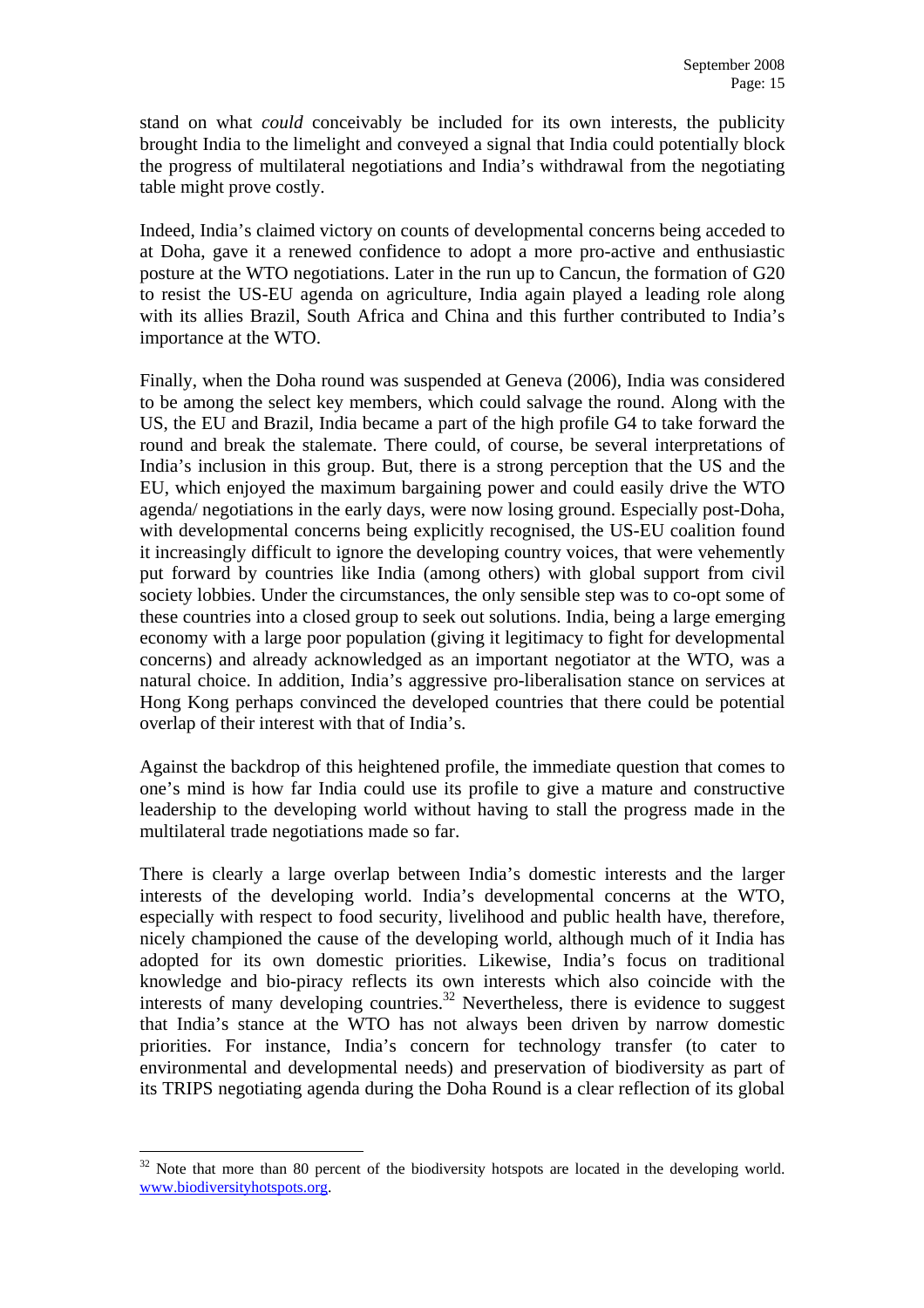concern for sustainable development, as expected from a mature player in the world economy.

But, as in any other democracy, much of India's negotiating stance at the WTO has naturally focussed on domestic drivers and that too largely determined by politicaleconomy forces based on the relative strengths and influence of various interest lobbies within the framework of democratic polity. No wonder, we see India at Hong Kong, trying to push for services with over–enthusiasm. Perhaps India could have been a little more cautious and particular in signalling its equally enthusiastic posture on its long standing developmental concerns that it had championed so far. This could have prevented developing countries from accusing India of aligning with developed nations to make headway in specific sectors of interest, and the possible doubts that it might have created among developing nations about India's sincerity in championing the cause of development at the WTO. Later, of course, we do find India back on track its clear developmental focus at the G6 and G4 meetings post Hong Kong. India's candid statement in the latest Economic Survey vindicates this point:

"*While safeguarding the interests of India's low income and resource poor agricultural producers (which cannot be traded off against any gains elsewhere in the negotiations) remains paramount for India, making real gains in services negotiations where it is a demander is no less important. In the case of industrial tariffs, India's growth and development concerns need to be addressed where India has taken a stand along with NAMA-11 coalition. These concerns are reflected in India's position on different WTO issues for negotiations*" 33

On balance, there is absolutely no reason to believe that India will be sold out to the US-EU pressure. But in case, India sees that its own economic interest lies in aligning with this group, it would perhaps adopt a balanced approach towards its negotiating stance without compromising on its firm commitment to global developmental issues.

We conclude our paper with a general observation about India's engagement with the world. It is worth noting that India's ideational influence on the world, in its immediate post-independence period (1950s), far exceeded its material capability at that juncture. India was proactive in generating new ideas of world order that attracted the world's attention.<sup>34</sup> Even at this present juncture in the new millennium, India is drawing a lot of attention from the world, but much of it is primarily attributable to economic parameters. Diplomacy nowadays is used as tool for exploring possibilities of trade and economic cooperation. It is, therefore, understandable that India's foreign policy has become economics driven with specific business interests playing a major role in defining the coordinates. India is busy forging *strategic* alliances, primarily on the basis of its economic needs and priorities.

Presently, when India is in a much more comfortable economic position, enjoying unprecedented growth rates and economic prosperity at the macro level, India *can* aim at a grand foreign policy design to promote a fair and equitable world order. Indeed, India's heightened profile at the WTO at this juncture provides a golden opportunity

<sup>33</sup> Government of India (2008)

 $34$  This point was brought to our notice during discussions with Siddharth Mallavarapu.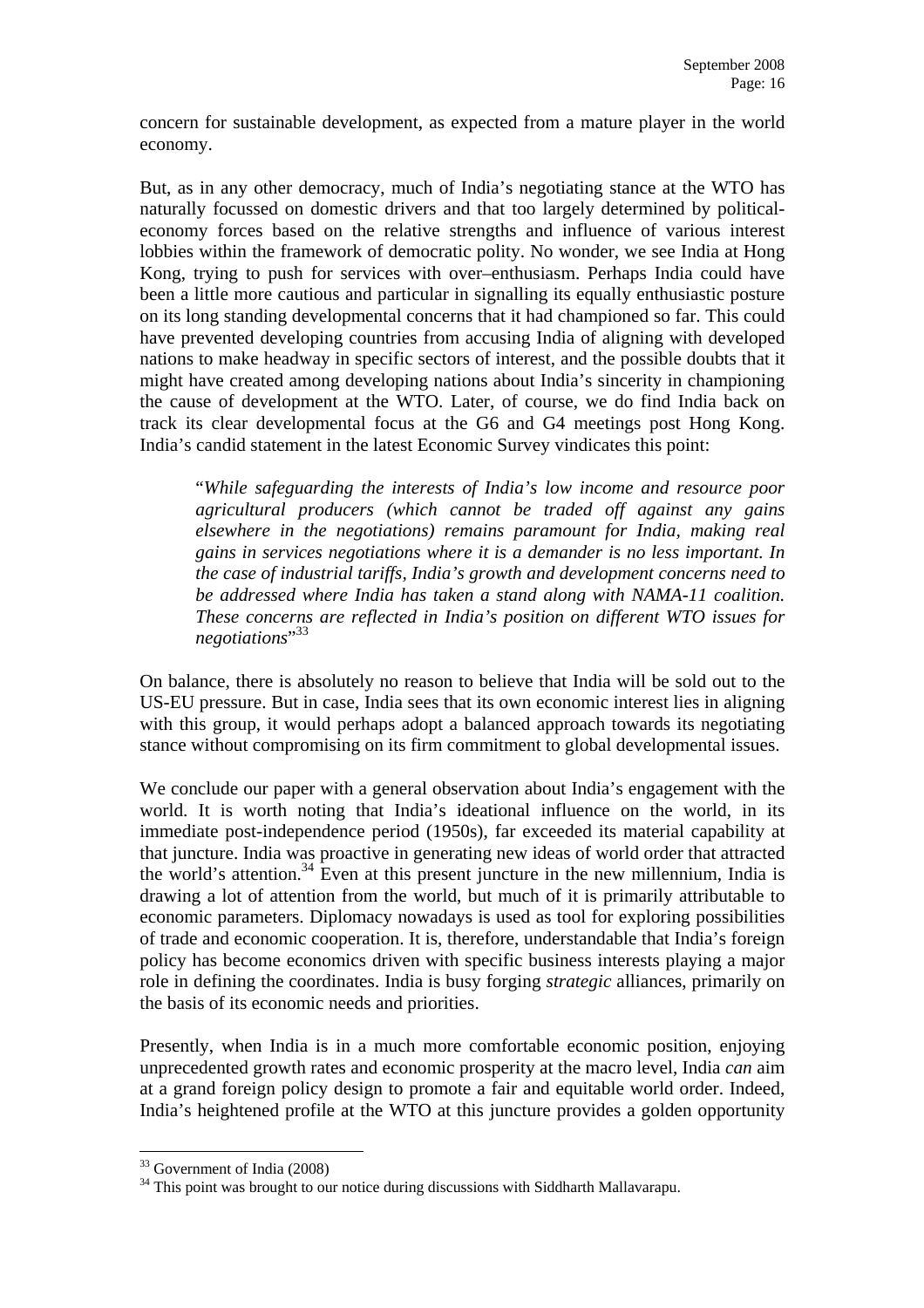for the country to capitalise on the platform of WTO negotiations as a major *foreign policy instrument* to play a competent leadership role for the developing world.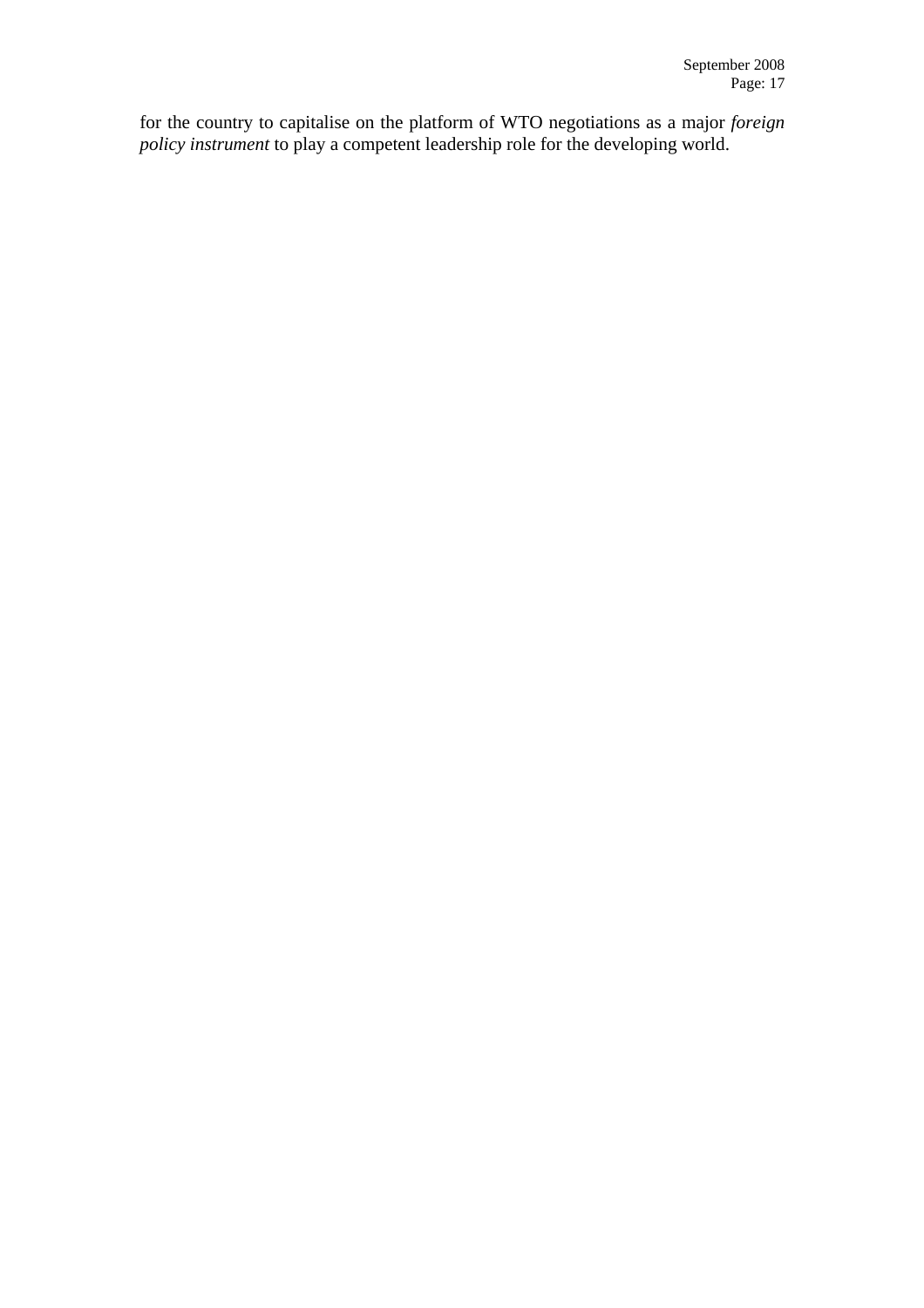### **REFERENCES**

Banga, R. (2006), 'Statistical Overview of India's Trade in Services', in Rupa Chanda (eds) *Trade in Services & India, Prospects and Strategies,* New Delhi: CENTAD and New Delhi: Wiley India (P) Ltd.

Chakraborty, D. (2004), 'Recent Negotiation Trends on Agriculture under WTO', *RGCIS Working Paper*, No. 47, September

Das, K. (2006), 'GATS Negotiations and India, Evolution and State of Play', *Centad Working Paper,* No. 7

Government of India (2008), *Economic Survey 2007-2008*, New Delhi: Ministry of Finance, Government of India.

Green, D. (2005), 'What Happened in Hong Kong? Initial Analysis of the WTO Ministerial', *Oxfam Briefing Paper,* No. 85, December

Ismail, F. (2007), *Mainstreaming Development in the WTO, Developing Countries in the Doha Round,* Jaipur: CUTS International and Geneva: FRIEDRICH EBERT STIFTUNG

Machlup, F. (1958), *An Economic Review of the Patent System*, Study of the Sub Committee on Patents, Trademarks and Copyrights of the Committee on the Judiciary, United States Senate, US Govt Printing Press: Washington DC.

Mattoo, A. and Subramanian, A. (2003), 'India and the Multilateral Trading System Post-Doha: Defensive or Proactive?', in Aaditya Mattoo and Robert M. Stern (eds) *India and The WTO*, Washington, DC: The World Bank and Oxford University Press

Pal, P. (2005), 'Current WTO Negotiations on Domestic Subsidies in Agriculture: Implications for India', *ICRIER Working Paper,* No.177, December

Panagariya, A. (2002a), 'India at Doha: Retrospect and Prospect', *Economic and Political Weekly*, January 26

Panagariya, A. (2002b), 'Developing Countries at Doha: A Political Economy Analysis', *World Economy*, 25(9), September 2002, pp. 1205-33

Panagariya, A. (2005), 'Why an Agreement in Agriculture is within Reach', *Foreign Affairs,* Special Issue "Free Trade?", December

Ramanna, A. (2002), 'India's Patent Policy and Negotiations in TRIPS: Future options for India and other Developing Countries', Paper presented in the *National Conference on TRIPS - Next Agenda for Developing Countries*, Shyamprasad Institute for Social Service, Hyderabad, October 11-12

Ray, A.S. (2005) 'The Indian Pharmaceutical Industry at Crossroads: Implications for India's Health Care', in Amiya Bagchi and Krishna Soman (eds) *Maladies,*